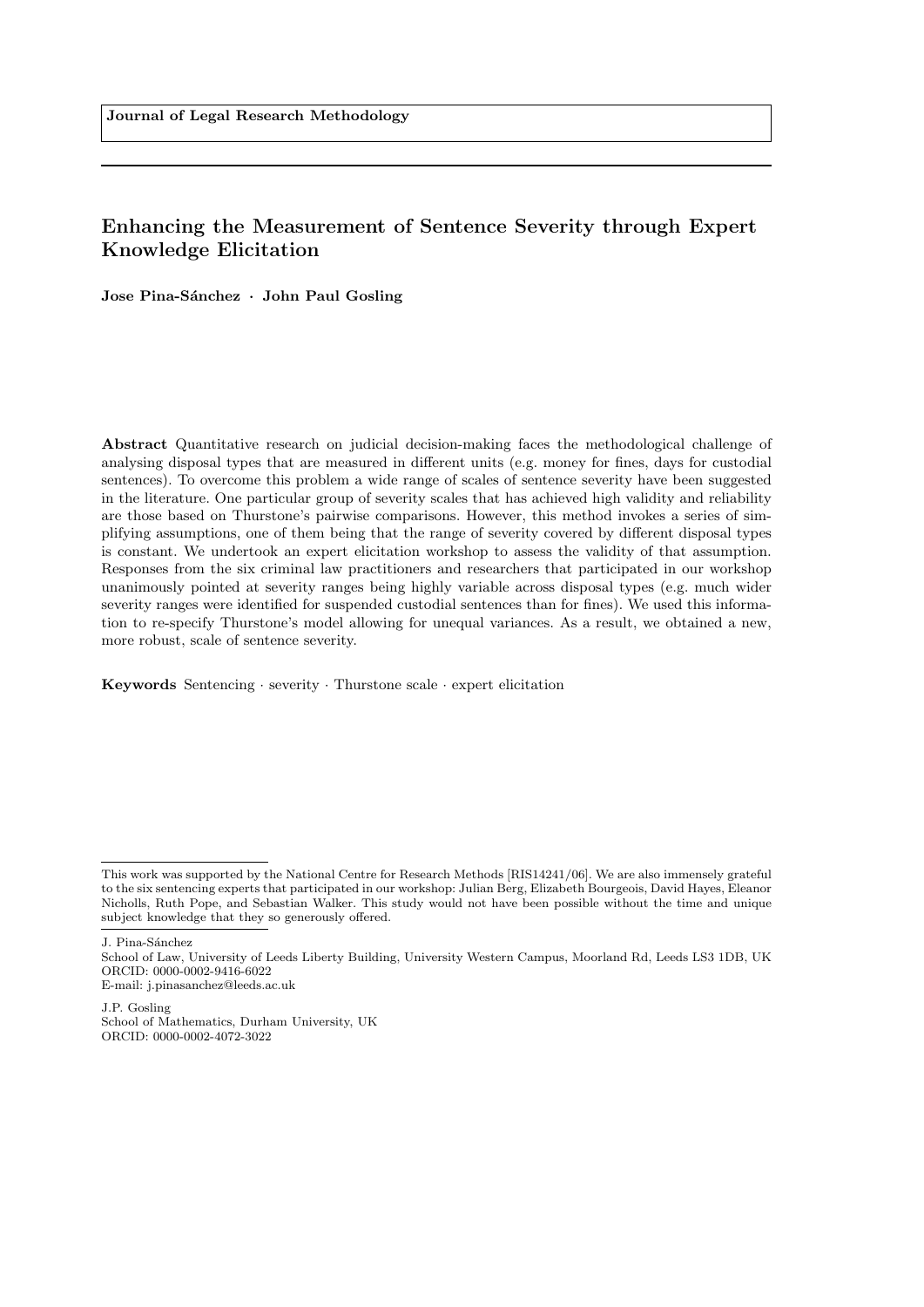### 1 Introduction

Most quantitative sentencing research seeks to explore the causal mechanisms involved in judicial decision-making, a task that is normally undertaken by studying the variability in the relative severity of large samples of sentences. Compared to other legal or criminal justice research areas, the formal setting in which the sentencing process takes place simplifies its analytical complexity. For example, the outcome variable (i.e. the sentence imposed) is often unequivocally recorded (i.e. measured without error), reverse causality is non-existent since the path from case processing to sentence is unidirectional, and although problems of unobserved confounders are as common as in any other area relying on observational data, sentencing researchers rarely fail to acknowledge this problem and often anticipate its biasing effect. There is, however, one particular methodological challenge affecting sentencing research specifically. This problem stems from the fact that judges can rely on a wide range of disposal types (i.e. sentence types, or sentence outcomes), which are not readily comparable, since they are measured in different units [\(Freiberg and Fox,](#page-13-0) [1986\)](#page-13-0). For example, fines can be expressed in pounds, while custodial sentences are measured in days, while community orders are normally based on the completion of certain conditions.

Researchers have often addressed this problem by either restricting their analysis to one disposal type - commonly custodial sentence length - or by specifying the probability of custody compared to other possible outcomes. The former approach induces selection bias [\(Bushway et al.,](#page-13-1) [2007\)](#page-13-1) since custodial sentences are the most severe of all possible disposal types, representing a small part of all sentences imposed (roughly 7% of the total in England and Wales). The latter involves a substantial loss of information, since it takes all non-custodial outcomes as a homogeneous group, rendering sentencing analyses unduly blunt and leading to forms of measurement error [\(Berkson,](#page-13-2) [1950\)](#page-13-2). More methodologically advanced researchers have sought to adjust fore selection bias using Tobit [\(Albonetti,](#page-13-3) [1998;](#page-13-3) [King et al.,](#page-14-0) [2010;](#page-14-0) [Kurlychek and Johnson,](#page-14-1) [2010\)](#page-14-1), hurdle [\(Hester and Hartman,](#page-14-2) [2017\)](#page-14-2), or Heckman's two-stage [\(Feldmeyer and Ulmer,](#page-13-4) [2011;](#page-13-4) [Steffensmeier and DeMuth,](#page-15-0) [2001;](#page-15-0) [Ulmer et al.,](#page-16-0) [2010\)](#page-16-0) models. However, these models are also based on different assumptions, e.g. that the type and quantity of the sentence outcome are decided in different steps of the sentencing process, or that the unobserved severity of non-custodial outcomes stems from a hypothetical distribution, which observed, right-hand side is represented by the length of custodial sentences. Pina-Sánchez and Gosling [\(2020\)](#page-15-1) demonstrated how, at least for the case of England and Wales, those two assumptions are violated. Perhaps more importantly, all of the statistical adjustments that have been suggested in the literature, involve discarding any variability recorded across non-custodial outcomes.

An alternative strategy relies on adopting a scale of sentence severity [\(Leclerc and Tremblay,](#page-14-3) [2016;](#page-14-3) [Yan and Lao,](#page-16-1) [2021\)](#page-16-1). This involves assuming an underlying continuum along which sentence outcomes can be located; so they can all be expressed under the same measurement unit, preventing any loss of information. Unlike the more formally defined statistical adjustments used in the literature, the estimation of scales of severity represents a widely heterogeneous approach, manifested in multiple types of solutions, none of them without limitations. The most common approach is magnitude escalation, which involves establishing a reference sentence, and deriving the relative severity of other sentence outcomes from the subjective comparisons made by a sample of informed participants [\(Har](#page-14-4)[low et al.,](#page-14-4) [1995;](#page-14-4) [Spelman,](#page-15-2) [1995;](#page-15-2) [Tremblay,](#page-16-2) [1988\)](#page-16-2). In our view, the main problem affecting these types of studies stems from the wide variability in participants' responses, making scales highly sensitive to the composition of the sample studied, which compromises their reliability. Other studies have relied on data-driven methods such as correspondence analysis [\(Francis et al.,](#page-13-5) [2005;](#page-13-5) [McDavid and Stipack,](#page-15-3) [1981\)](#page-15-3). Although these methods remove the inherent unreliability of subjective perceptions, they derive the relative severity of different sentence outcomes from the frequency with which they are used as punishments for different crime types. This in turn invokes further assumptions, such as perfect proportionality between crime seriousness and sentence severity, which, if violated can lead to nonsen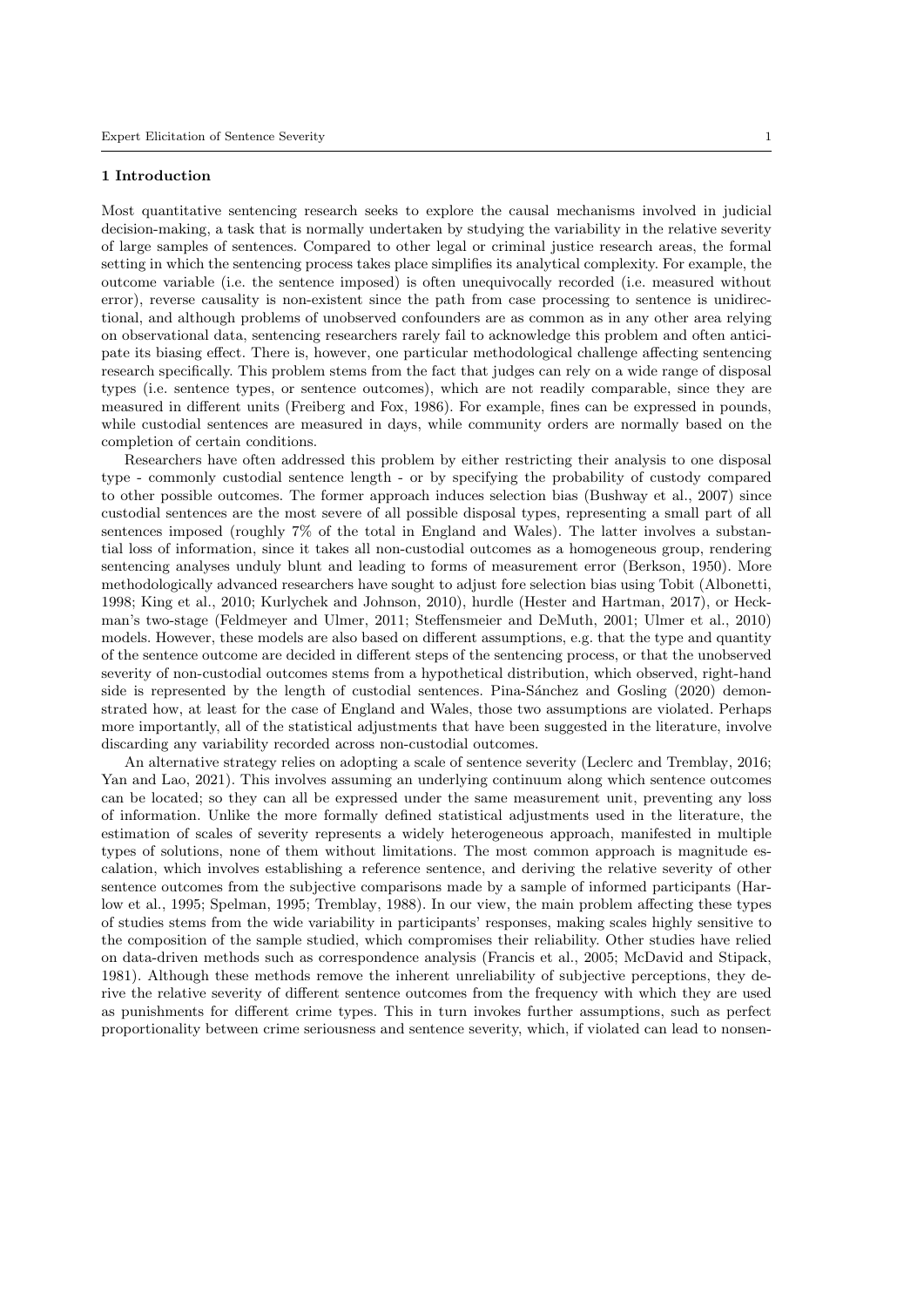sical severity scores, such as longer suspended sentences deemed more severe than shorter ones; hence, questioning the validity of such data-driven scales.

Our preferred approach for the estimation of sentence severity is [Thurstone](#page-16-3) [\(1927\)](#page-16-3) pairwise com-parisons. This method is based on subjective perceptions [\(Buchner,](#page-13-6) [1979;](#page-13-6) Pina-Sánchez et al., [2019a\)](#page-15-4), but rather than requesting research subjects to report the magnitude by which a sentence outcome is more severe than another, it relies on either ordinal comparisons, or alternatively, on relative comparisons requesting how often - rather than how much - one sentence outcome is more severe than another. That is, the cognitive burden placed on research participants is eased by asking them to identify which of the two outcomes is more severe, or by framing the comparison in terms of frequencies.<sup>[1](#page-2-0)</sup> However, the method is also reliant on a series of parametric assumptions. The potential severity associated with each sentence outcome is assumed to be normally distributed. The means of these distributions vary, reflecting the severity scores attributed to each sentence outcome, but their variances are assumed to be equal. This is a convenient assumption that makes the estimation process more parsimonious. We should nonetheless question its validity, since it involves assuming that the range of severity scores covered by each sentence outcome is equivalent across all of them. For example, using the standard Thurstone model, we might find that community orders are in general more severe than fines, but we will have to assume that the difference between the minimum and maximum severity attributed to each of these outcomes is the same. Importantly, if this assumption is violated, the severity scores estimated for each sentence outcome will be biased, as they won't be accurately reflecting their relative distance in the underlying scale of severity.

In this article we demonstrate how the assumption of equal variances can be relaxed using expert knowledge elicitation techniques. We do so by revisiting the Thurstone scales of severity estimated in Pina-Sánchez et al. [\(2019a\)](#page-15-4) and Pina-Sánchez and Gosling [\(2020\)](#page-15-1), using qualitative insights elicited from six criminal law experts and an extended version of the standard Thurstone model. As such, our article contributes to both the measurement and sentencing literature in three important ways: i) we show the importance of testing the underlying assumptions of Thurstone scales; ii) demonstrate the multiple advantages of relying on expert elicitation methods for the estimation of sentence severity; and iii) estimate a more robust scale of severity with which to undertake sentencing research in the jurisdiction of England and Wales. The creation of this new scale of severity represents a timely contribution as studies employing severity scales are becoming more widespread [\(Roberts and Bild,](#page-15-5) [2021;](#page-15-5) [Isaac,](#page-14-5) [2021\)](#page-14-5), but also as new and more sophisticated sentencing datasets that capture differences across non-custodial sentences in unprecedented detail, are becoming increasingly available [\(Sentencing](#page-15-6) [Council,](#page-15-6) [2021;](#page-15-6) [Ministry of Justice,](#page-15-7) [2021\)](#page-15-7).

#### 2 Challenging the Assumption of Equal Variances

The Thurstone model works by linking each sentence outcome to a corresponding set of latent normal distributions that have the following property: the probability of a random draw from distribution A exceeding a random draw from distribution B is equal to the proportion of times sentence outcome A will be preferable to sentence outcome B [\(Thurstone,](#page-16-3) [1927;](#page-16-3) Pina-Sánchez and Gosling, [2020\)](#page-15-1). The simplest - and most commonly employed - adaptation of the Thurstone model is in its 'Case V' form [\(Mosteller,](#page-15-8) [1951\)](#page-15-8). Under this setting, the latent normal distributions for each sentence outcome are assumed to have equal variance of a half, so that the differences between sentence outcomes have a variance of one. Given a set of judged preference proportions, the Thurstone model is fitted and the means of the resulting latent normal distributions can be used as a ranking or scoring metric. Lastly,

<span id="page-2-0"></span><sup>1</sup> By requesting frequency rather than magnitude comparisons, responses are framed within a 0 to 1 range - as opposed to the  $0$  to  $\infty$  range involved in magnitude comparisons - which provides intuitive points of reference at 0 (never more severe), 0.5 (as severe) and 1 (always more severe).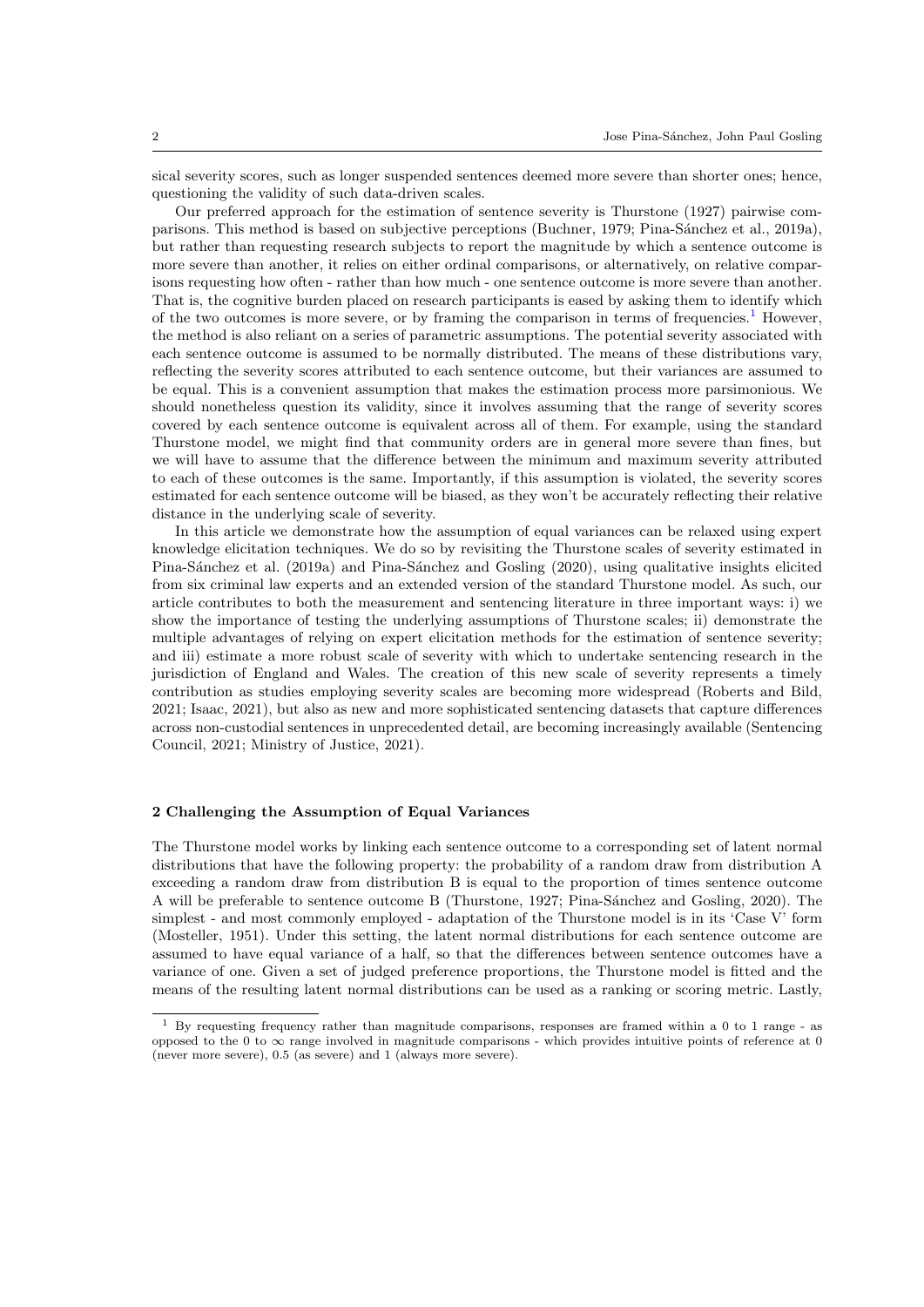because the choice of variance of the latent variables is arbitrary, it is valid - and common - for the metrics to be rescaled to fit a more convenient range (0-100, for instance).

This assumption of equal variances is possibly robust enough in many contexts where Thurstone scaling is employed, but should be questioned when we consider the relative severity of different sentence outcomes. We argue that the range of severity that could be covered by different disposal types is likely proportional to their heterogeneity. For example, fines can only be expressed in pounds, and have specific bands associated to them, whereas community orders or suspended sentences could be composed of a wide range of conditions, such as curfews, completion of rehabilitative programs, unpaid work, and they could also include fines too. Therefore, given that fines are just a subset of the possible sentence outcomes that could make part of a community order sentence, it is not tenable to see the two disposal types as covering equal ranges of potential severity, i.e. the former will always be narrower than the latter. Once established the lack of theoretical soundness of this assumption, it is worth considering how exactly could results from the Thurstone scale (severity scores for different sentence outcomes) be affected.



<span id="page-3-0"></span>Fig. 1 Simplified representation of the Thurstone scaling method under the assumption of equal variances (top) and allowing for different variances (bottom).

The implications of violating the hypothesis of equal variances is shown visually in Figure [1,](#page-3-0) based on a simple - made up - example showing the severity scores for two disposal types, fines and community orders, where pairwise comparisons found the latter leading to more severe outcomes than the former in 80% of instances where any of these two disposal are imposed. As previously noted, the severity score for each disposal type ( $\mu_f$  for fines and  $\mu_{CO}$  for community orders) is determined by the mean of their respective latent distributions, with those distributions situated as far apart from each other as indicated by the estimates of relative severity derived from their pairwise comparisons. For example, if community orders are considered more severe than fines 50% of times, the two distributions, and their respective means, would be placed at the exact same location (i.e. complete overlap), while a result of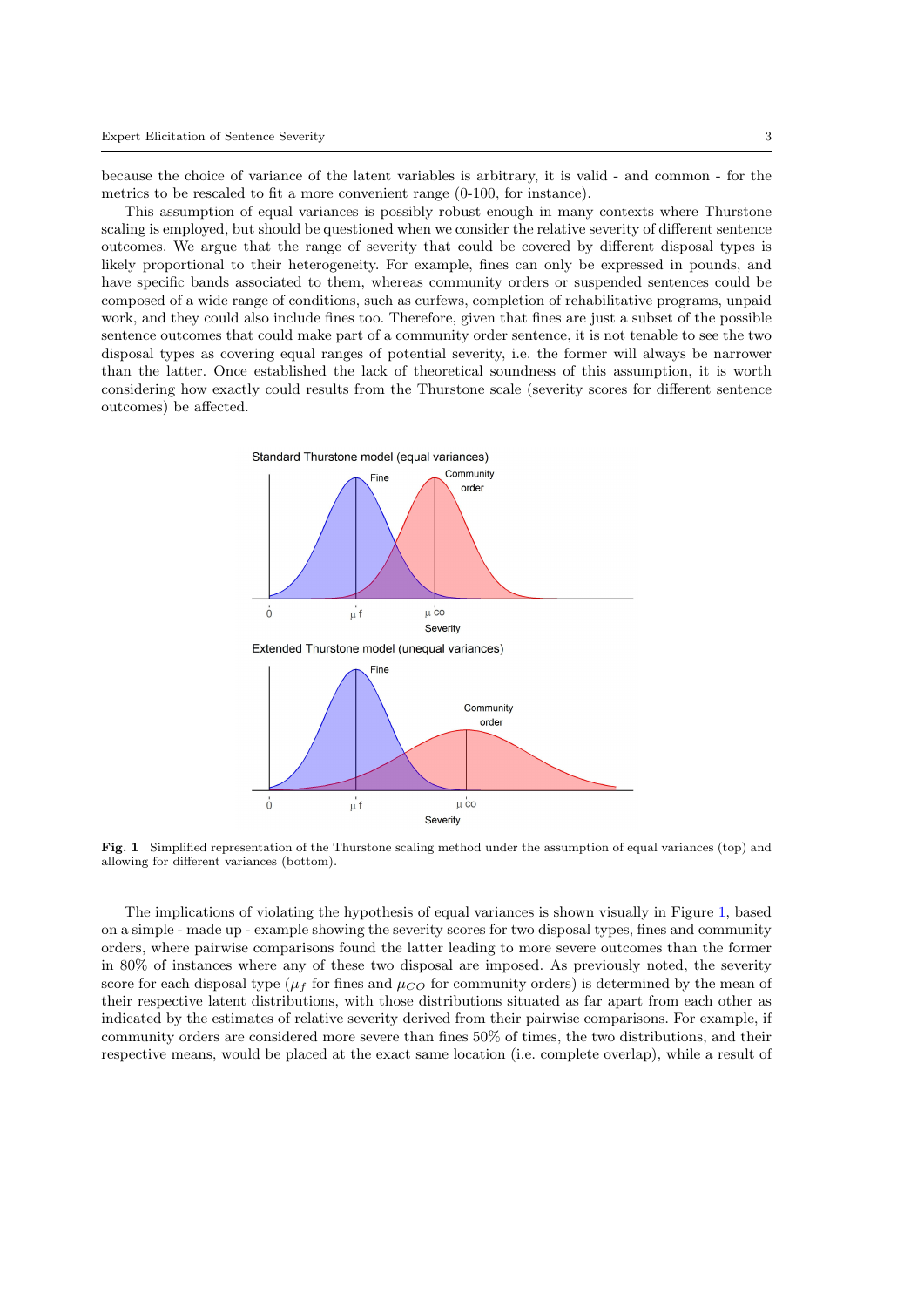100% would place the minimum severity in the distribution of community orders to follow exactly the maximum severity in the distribution of severity of fines (i.e. no overlap).

Notice as well how it is not just the extent of the overlap between outcomes that determines their mean score, but also the shape of the distributions that they are assumed to follow. The top part of Figure [1](#page-3-0) shows the result for the standard Thurstone model, where all outcomes are assumed to be normally distributed with equal variances. The bottom part shows how, for the same level of overlap as on the top graph (20%), the severity score for community order is now higher than before as a result of having considered a latent distribution with a standard deviation twice larger than that used to describe fines. In sum, the severity scores derived from Thurstone scales should be seen - at least in principle - as highly sensitive to the underlying ranges of severity assumed for each of the sentence outcomes considered. We now proceed to investigate such proposal empirically.

### 3 The Expert Elicitation Workshop

To explore the extent to which ranges of severity vary across different sentence outcomes, we organised an expert elicitation workshop. Simply put, expert elicitation techniques are similar to focus groups with two main distinctions: i) the participants are experts on a given field; and ii) the goal is to retrieve estimates for one or a series of well-defined numerical parameters, normally taking the form of the probability of a given event, or a probability distribution across multiple outcomes [\(O'Hagan](#page-15-9) [et al.,](#page-15-9) [2006\)](#page-15-9). In addition, to aid repeatability and to help avoid cognitive and social biases, structured elicitation sessions are devised around well-design protocols.

In our case, the Sheffield elicitation protocol was employed, as it is specifically designed to facilitate group judgements about complex quantities whilst recording key reasoning and evidence used by the experts in forming their judgements [\(Gosling,](#page-14-6) [2018\)](#page-14-6). The Sheffield elicitation protocol has been used extensively in many areas of science [\(Dessai et al.,](#page-13-7) [2018;](#page-13-7) [Jansen et al.,](#page-14-7) [2020;](#page-14-7) [Booth and Thomas,](#page-13-8) [2021\)](#page-13-8) and policy making [\(Gosling et al.,](#page-14-8) [2012;](#page-14-8) [Usher and Strachan,](#page-16-4) [2013;](#page-16-4) [Brennan et al.,](#page-13-9) [2017\)](#page-13-9). The outcome of our structured elicitation exercise was a set of judgements on sentencing severity along with documented reasoning, giving ownership to the entire group, i.e. the group discussions and subsequent recording were conducted under the Chatham House rule.

The workshop took place on the 4th of December 2018, at the London Mathematical Society (Morgan House, Russell Sq). All six experts initially approached accepted our invitation. The group of experts was designed to meet two criteria: i) each individual participant should hold expert knowledge about the sentencing process in England and Wales; and ii) the group should reflect different forms of applied and theoretical expertise, including policy-makers, academics, and practitioners. In alphabetical order, the participating experts in our workshop were: Julian Berg (Criminal Law Solicitor's Association), Elizabeth Bourgeois (Bradford and Keighley Magistrates Court), David Hayes (University of Sheffield), Eleanor Nicholls and Ruth Pope (both from the Sentencing Council for England and Wales), and Sebastian Walker (Law Commission). The authors of this article conducted the workshop, which was divided in two parts, for a total of four hours.

The first and longest part of the workshop involved eliciting estimates of the severity overlap across different pairs of sentences. To frame the group discussions we posed specific questions. However, given the complexity of the topic, we formulated the main question in two different ways. We asked: i) How often can sentence-X be more punitive than sentence-Y?; and ii) What proportion of offenders would prefer sentence-X than sentence-Y? To provide further context to the discussion, we also asked our participants to consider the following: i) the heterogeneity of sentences possible within a given disposal type (e.g. the different conditions that could be attached to a long community order); ii) that we are not asking whether the different sentences can be used interchangeably, but rather whether there are circumstances when one can have a more punitive effect than the other; and iii) to consider not just the average offender, but the mix of different offenders seen through courts. Discussions for each of the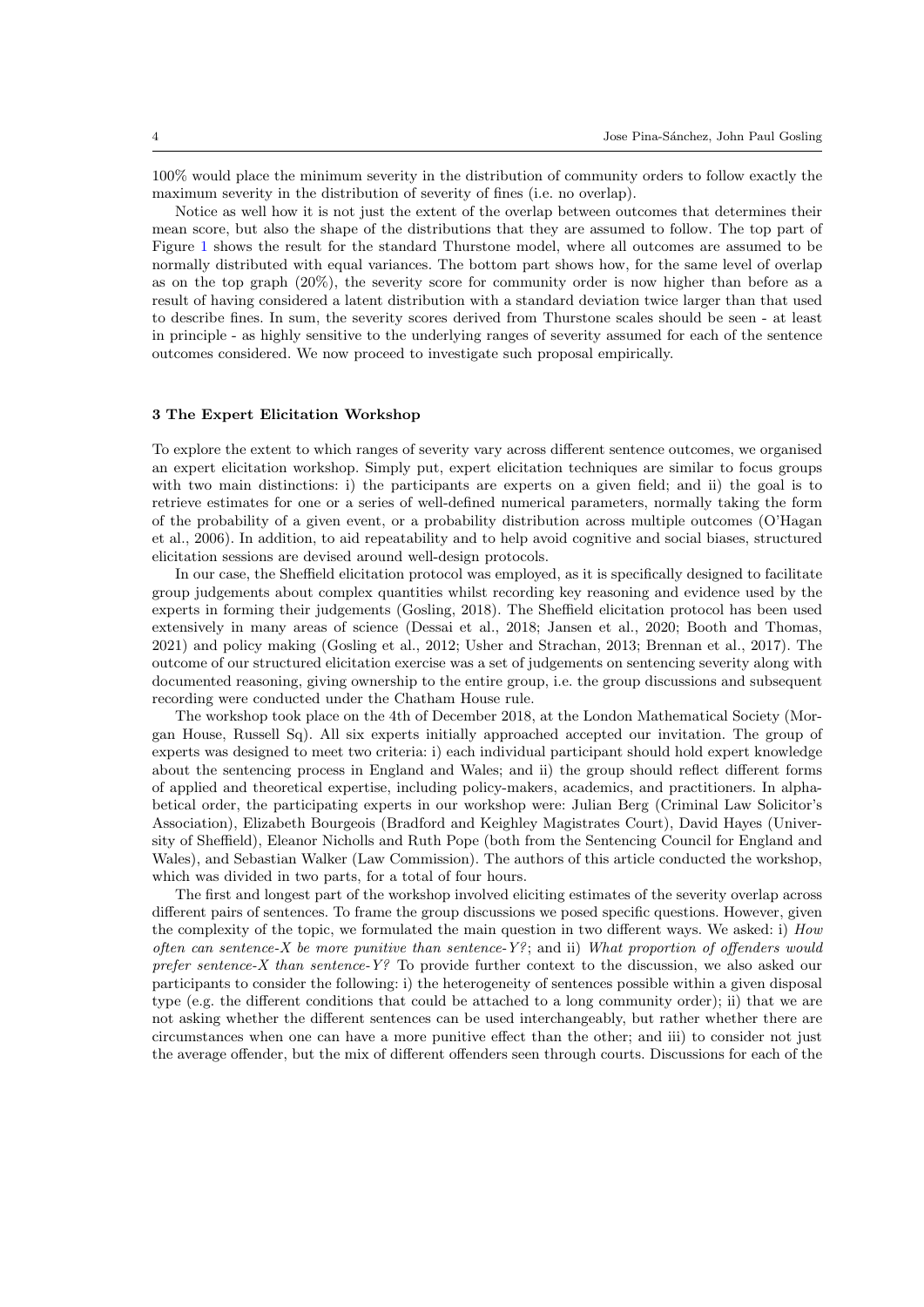pairs of sentence outcomes compared were allowed to take as long as necessary, until a consensus was reached and a specific estimate could be derived.

The format used represents a substantial departure from the typical approach followed in applications of Thurstone's scaling. In its original form, overlaps between categories are estimated by repeating the same pairwise comparison over a large sample of participants using questionnaires. Here, we are asking our participants to identify not only the most severe of two outcomes, but we also request them to estimate how often they think that would be the case. As a result, the questions asked are more cognitive demanding, which is why they are ideally explored under a format that allows for in depth discussion. There is therefore a trade-off between external and internal validity. Such format cannot be easily scaled up to obtain a large sample of expert views. However, given the complexity of the questions asked, we follow [Bolger](#page-13-10) [\(2018\)](#page-13-10) and [O'Hagan](#page-15-10) [\(2019\)](#page-15-10) in setting a low number of experts, since the possibly lower reliability associated with a small sample is more than offset from the gains in focus and accuracy made possible through an expert elicitation workshop.

The number of pairs of sentence outcomes compared expanded those considered in Pina-Sánchez [et al.](#page-15-4) [\(2019a\)](#page-15-4). This was to capture the higher granularity with which non-custodial sentences are recorded by the latest data releases from the Sentencing Council for England and Wales, which disaggregates fines within six bands  $(A, B, C, D, E, and F)$ , reflecting different quantities, and community orders in three categories (low, medium and high), based on the conditions that could be imposed.<sup>[2](#page-5-0)</sup> This gave us eighteen outcomes to be compared, meaning 153 potential pairwise combinations. To limit participants' fatigue, we restricted our discussion to comparisons of 30 pairs of sentences where it could not be ruled out that one of the sentences would always be deemed more severe than the other, i.e. a severity overlap could be theoretically possible.

In the second part of the workshop we explored the extent to which severity ranges covered by each of the eighteen sentence outcomes explored could be considered equivalent across all of them, and if not, how different could they be. This is an even more complex question, hence, we approached it in two stages. First, we asked introductory questions requesting to identify the sentence outcome with a wider severity range out of a series of pairwise comparisons. After corroborating our working hypothesis (i.e. severity ranges vary widely across different sentences), we proceeded to estimate the relative range for each of the sentences considered. To do so we asked two questions: i) Do you think [introduce specific disposal type] has a different 'severity spread' than the average disposal type in this list (e.g. than a medium community order)?; and ii) Roughly, how much do you think the spread of severity differs from the average?; to which the following list of answers were presented <sup>[3](#page-5-1)</sup>: i) A quarter

<span id="page-5-0"></span><sup>2</sup> The quantity associated for each of the six fine bands can be found here: [https://www.](https://www.sentencingcouncil.org.uk/explanatory-material/magistrates-court/item/fines-and-financial-orders/approach-to-the-assessment-of-fines-2/2-fine-bands/) [sentencingcouncil.org.uk/explanatory-material/magistrates-court/item/fines-and-financial-orders/](https://www.sentencingcouncil.org.uk/explanatory-material/magistrates-court/item/fines-and-financial-orders/approach-to-the-assessment-of-fines-2/2-fine-bands/) [approach-to-the-assessment-of-fines-2/2-fine-bands/](https://www.sentencingcouncil.org.uk/explanatory-material/magistrates-court/item/fines-and-financial-orders/approach-to-the-assessment-of-fines-2/2-fine-bands/); the types of conditions that could be attached to different forms of community orders are explained here: [https://www.sentencingcouncil.org.uk/droppable/item/](https://www.sentencingcouncil.org.uk/droppable/item/community-orders-table/) [community-orders-table/](https://www.sentencingcouncil.org.uk/droppable/item/community-orders-table/). For a more detailed description of the different disposal types available to sentencers in England and Wales see [Harris and Walker](#page-14-9) [\(2021\)](#page-14-9).

<span id="page-5-1"></span><sup>&</sup>lt;sup>3</sup> By comparing relative spread across sentence outcomes we are implicitly assuming that the underlying severity scores for each outcome are part of a ratio-level - rather than interval-level - variable. This implies considering our severity scale as bounded on the left by zero (representing 'no punishment'), but also that all levels of severity along the scale can be objectively defined. The latter is clearly not a realistic assumption since levels of severity are subjectively defined, and as such, direct comparisons of their intensity (e.g. outcome A is twice as severe as outcome B) are bound to be unstable across subjects. See for example [Thomas et al.](#page-15-11) [\(2018\)](#page-15-11), who demonstrated how, in similar workshops seeking to elicit arrest risks across crime scenarios, participants provided stable probabilistic perceptions of risk that were rank-stable within participants, but were also simultaneously arbitrary in the sense that the specific risk of arrest for each scenario was neither stable between individuals nor meaningful, a set of measurement properties that they deemed to reflect *coherent arbitrariness*. We argue, however, that to assume our severity scale possesses the characteristics of a ratio-level variable is well justified, as the reason we do so is to be able to relax an even less tenable assumption, namely that of equal variances. Put differently, while the assumption of seeing a severity index as a ratio-level variable is theoretically questionable, and the elicitation of comparisons of severity spread methodologically challenging, the assumption of equal variances is not just wrong but directly leads to biased estimates of severity derived from the Thurstone method.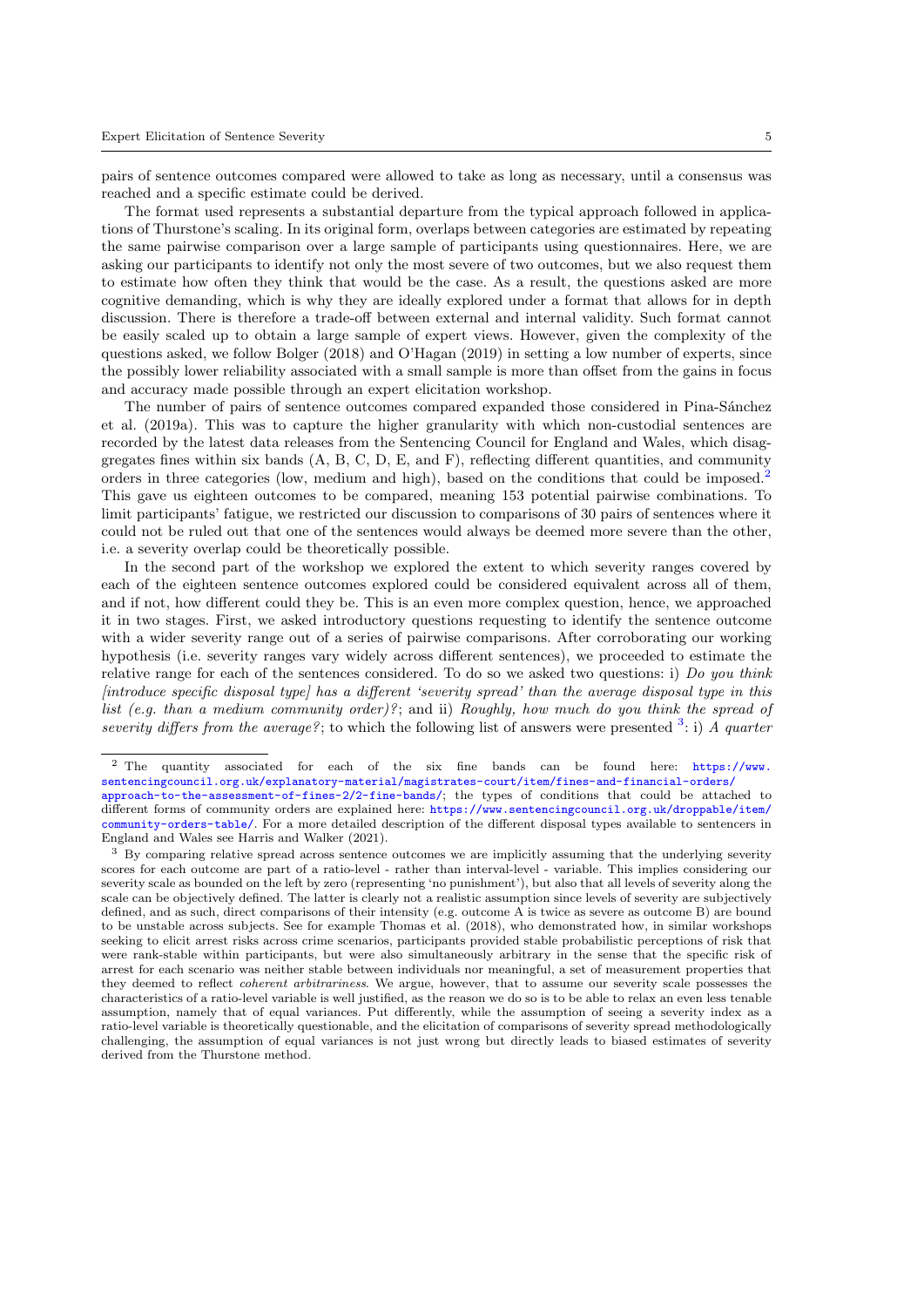of the average spread  $(25\%)$ ; ii) Half of the average spread  $(50\%)$ ; iii) About equal spread to the average  $(100\%)$ ; iv) Fifty percent wider than the average spread  $(150\%)$ ; v) Twice the average spread (200%); vi) Three times the average spread (300%); vii) Other.

## 4 Results

Results from the pairwise severity comparisons are summarised in Table [1.](#page-7-0) Each cell reports the proportion of instances in which the severity of the sentence outcome on the top of the column could be deemed more severe than the corresponding sentence outcome on the left margin. As could be expected, most sentence outcomes at the two extremes of the distribution (such as discharges, or immediate custodial sentences) show little to no overlap with others, whereas the picture is muddier when we focus on sentences lying on the middle of the distribution, such as fines, community orders and suspended sentences. Notice for example how a band-F fine was identified to be, in some instances, more punitive than a suspended sentence, or how high community orders could similarly be judged, sometimes, more punitive than an immediate custodial sentence. These overlaps resonate well with the concept of 'penal exchangeability' [\(Freiberg and Fox,](#page-13-0) [1986;](#page-13-0) [Lovegrove,](#page-14-10) [2001;](#page-14-10) [Sebba and Nathan,](#page-15-12) [1984\)](#page-15-12), which sees different disposal types not as discrete steps but as a range of choices that are not always differentiated by their punitive effect, but potentially by other sentencing goals such as restitution, rehabilitation, or incapacitation. Similarly, such overlaps in severity allow acknowledging the concept of 'penal subjectivity', that is, the variability in between-subject experiences of punitiveness resulting from identical sentences [\(Ginneken and Hayes,](#page-14-11) [2017;](#page-14-11) [Hayes,](#page-14-12) [2016,](#page-14-12) [2018;](#page-14-13) [Padfield,](#page-15-13) [2011\)](#page-15-13).

Estimates of the variability of severity ranges across sentence outcomes are shown in Table [2.](#page-8-0) Compared to the reference case (medium community orders), our participants manifested that fines and immediate custodial sentences comprise a much narrower severity range, from around a third to a fourth of the range encompassed by medium community orders. Contrary to that, high community orders and suspended sentences where deemed to cover wider severity ranges, reflecting the ample discretion that judges could apply to configure such disposal types, and the much wider range of punitive outcomes that could arise as a result, e.g. from relatively lenient suspended sentences that will never be activated, to those composed of multiple punitive conditions that will potentially become activated, involving prison time. These results corroborate our suspicion regarding the implausibility of the equal variances assumption invoked in the standard Thurstone model when applied to the estimation of sentence severity.

To assess the implications of violating the equal variances assumption we compare two scales of severity; both of them derived from the pairwise severity comparisons shown in Table [1.](#page-7-0) However, one scale relies on the standard Thurstone model, assuming equal variances in the severity distributions of each sentence outcome considered, while the other incorporates the different expert elicited variances reported in Table  $2<sup>4</sup>$  $2<sup>4</sup>$  $2<sup>4</sup>$ . The two scales are reported in Table [3.](#page-8-1) In both of them, severity scores for immediate custody sentences longer than three months were estimated as a second step by extrapolating linearly from the severity scores obtained from the Thurstone model for one, two, and three months custodial sentences.[5](#page-6-1)

The most noticeable effect appears to be the wider range of severity now covered by community orders and suspended sentences, reflecting the substantial heterogeneity that characterises many of

<span id="page-6-0"></span><sup>4</sup> To allow for unequal variances the Thurstone model was estimated from scratch using R, as opposed to relying on built-in functions (e.g. thurstone, available in the package psych [\(Revelle,](#page-15-14) [2018\)](#page-15-14)). The code used to account for unequal variances has been included in the [Technical Appendix: R Code](#page-17-0) at the end of this article.

<span id="page-6-1"></span><sup>5</sup> Non-linear functions were also considered to reflect the marginally diminishing returns of severity that could be expected for every additional month in prison [\(Leclerc and Tremblay,](#page-14-3) [2016;](#page-14-3) [Spelman,](#page-15-2) [1995\)](#page-15-2). To do so, different rates of decay were considered based on insights elicited from our experts. We found that severity scores for sentences longer than five years varied widely depending on the rate of decay considered. Hence, to avoid introducing such a potential source of unreliability, we decided to employ somehow less realistic, but possibly more robust, linear extrapolations.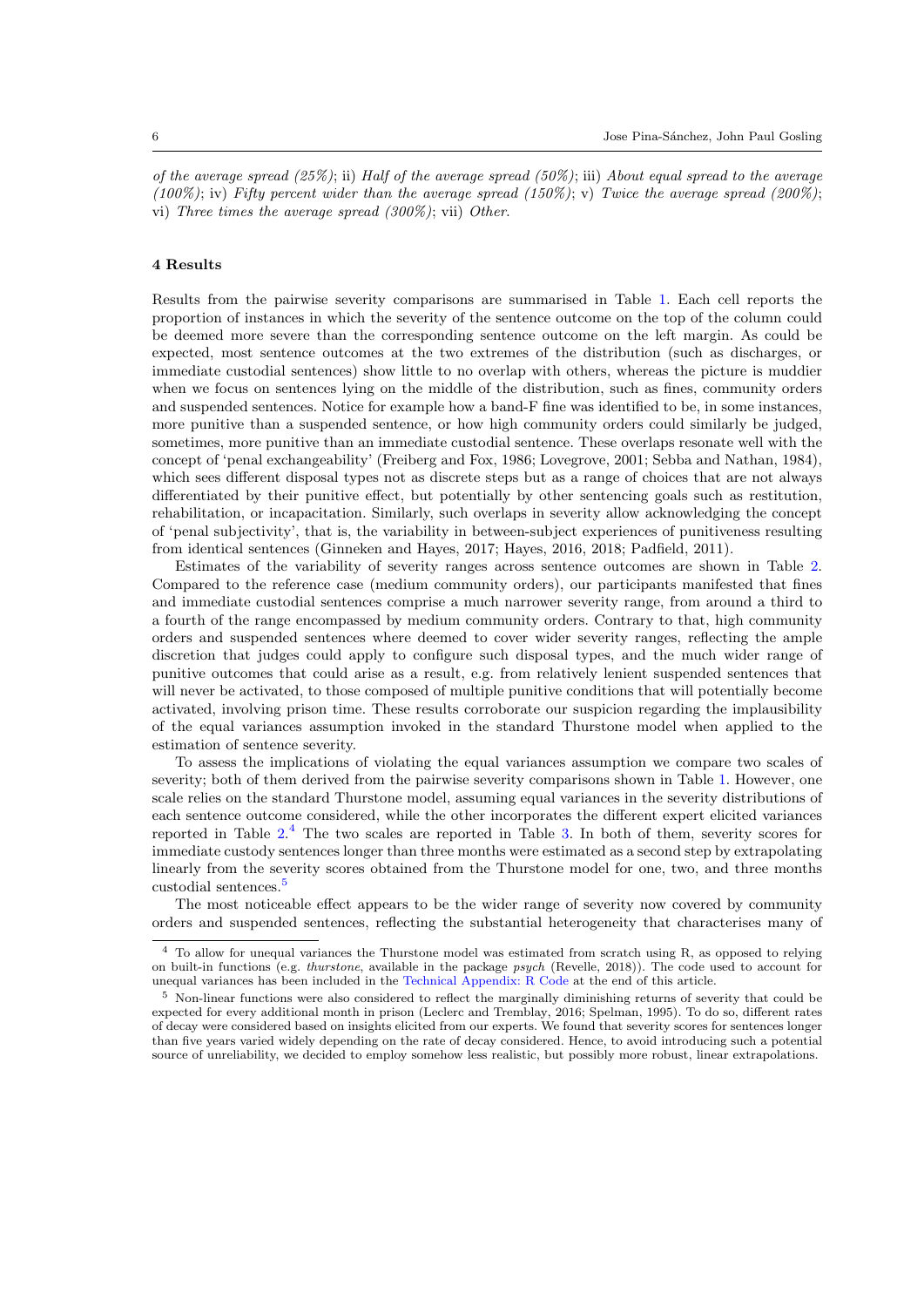| 3m im-<br>mediate<br>$\custody$                                                 | $\overline{\phantom{0}}$ |                          |                          |                          |                          |                          | ⊣                 | 1                 |                                    |                                | 0.75                           |                                                         |                                             |                                                | $\frac{1}{0.40}$                                                              |                                |                                            | 0.50                                                                                    |
|---------------------------------------------------------------------------------|--------------------------|--------------------------|--------------------------|--------------------------|--------------------------|--------------------------|-------------------|-------------------|------------------------------------|--------------------------------|--------------------------------|---------------------------------------------------------|---------------------------------------------|------------------------------------------------|-------------------------------------------------------------------------------|--------------------------------|--------------------------------------------|-----------------------------------------------------------------------------------------|
| $2m$ im-<br>mediate<br>$\cos\omega$                                             | ⊣                        |                          |                          |                          |                          |                          | $\overline{}$     | $\overline{ }$    |                                    |                                | 0.70                           | 1                                                       |                                             |                                                | $\frac{35}{2}$                                                                | ⊣                              | 0.50                                       | $\circ$                                                                                 |
| $1m$ im-<br>mediate<br>$\custody$                                               | $\overline{\phantom{0}}$ | $\overline{ }$           | $\overline{\phantom{0}}$ | $\overline{\phantom{0}}$ | 1                        | $\overline{ }$           | 1                 | $\overline{ }$    | $\overline{ }$                     | $\overline{ }$                 | 0.60                           | $\overline{ }$                                          | ⊣                                           | $\frac{85}{0.85}$                              | $\frac{30}{2}$                                                                | 0.50                           | $\circ$                                    | $\circ$                                                                                 |
| $24m$ sus-<br>$\cos \theta$<br>pended<br>12m                                    |                          |                          |                          |                          |                          |                          |                   | $\overline{ }$    |                                    | $\overline{\phantom{0}}$       | $\overline{ }$                 |                                                         |                                             |                                                | $\overline{0.50}$                                                             | 0.70                           | 0.65                                       | 0.60                                                                                    |
| 6m sus-<br>$\custody$<br>$_{\rm pended}$<br>6m                                  | $\overline{a}$           | $\overline{ }$           | $\overline{\phantom{0}}$ | ⊣                        | $\overline{\phantom{0}}$ |                          |                   | 0.80              | ۰                                  | 1                              | 0.60                           | 1                                                       | $\frac{6.0}{26}$                            | $\frac{0.50}{\sqrt{2}}$                        | $\circ$                                                                       | 0.15                           | $\circ$                                    | $\circ$                                                                                 |
| 1m cus-<br>$12m$ sus-<br>pended<br>$_{\rm today}$                               |                          |                          |                          |                          |                          |                          | $\frac{62.0}{2}$  | 0.65              |                                    |                                | 0.45                           |                                                         | $\frac{60}{30}$                             | $\frac{6}{5}$                                  | ○                                                                             | $\circ$                        | $\circ$                                    | $\circ$                                                                                 |
| 6m sus-<br>$\cos\omega$<br>pended<br>1m                                         | $\overline{\phantom{0}}$ | $\overline{ }$           | ⊣                        |                          |                          | $\frac{622}{10}$         | $\frac{0.70}{2}$  | 0.60              | $\overline{\phantom{0}}$           | 0.55                           | 0.40                           | 0.50                                                    | $\circ$                                     | $\circ$                                        | 0                                                                             | $\circ$                        | $\circ$                                    | $\circ$                                                                                 |
| munity<br>order<br>$com-$<br>high                                               |                          |                          |                          |                          |                          |                          | $\overline{0.95}$ | $\overline{0.90}$ |                                    |                                | $\overline{0.50}$              | 0.60                                                    | $\frac{65}{35}$                             | 0.40                                           | ○                                                                             | 0.40                           | 0.30                                       | 0.25                                                                                    |
| medium<br>munity<br>order<br>$com-$                                             | $\overline{ }$           | ⊣                        | ⊣                        |                          |                          | $\frac{62.0}{2}$         | $\overline{0.60}$ | 0.50              | H                                  | 0.50                           | $\circ$                        | 0.45                                                    | $\circ$                                     | $\circ$                                        | ○                                                                             | $\circ$                        | $\circ$                                    | $\circ$                                                                                 |
| munity<br>order<br>$com-$<br>$\log$                                             | $\overline{\phantom{0}}$ | 1                        | $\overline{\phantom{0}}$ |                          | 0.65                     | $\overline{0.55}$        | 0.40              | $\overline{0.20}$ | $\overline{0.50}$                  | $\circ$                        | $\circ$                        | $\circ$                                                 | $\circ$                                     | $\circ$                                        | $\circ$                                                                       | $\circ$                        | $\circ$                                    | $\circ$                                                                                 |
| fine<br>F                                                                       |                          |                          | $\overline{ }$           | $\overline{ }$           | $\mathbf{r}$             | $\overline{\phantom{0}}$ |                   | 0.50              | 0.80                               | 0.50                           | 0.10                           | 0.40                                                    | $\overline{0.35}$                           | $\overline{0.20}$                              | $\circ$                                                                       | $\circ$                        | $\circ$                                    | $\circ$                                                                                 |
| fine<br>E                                                                       | $\overline{\phantom{0}}$ | 1                        | $\overline{ }$           | $\overline{\phantom{0}}$ |                          |                          | $\frac{0.50}{\ }$ | $\circ$           | $\overline{0.60}$                  | 0.40                           | $\overline{0.05}$              | 0.30                                                    | $\overline{0.25}$                           | $\circ$                                        | $\circ$                                                                       | $\circ$                        | $\circ$                                    | $\circ$                                                                                 |
| fine<br>$\Box$                                                                  | $\overline{\phantom{0}}$ |                          |                          |                          |                          | $\overline{0.50}$        | $\circ$           | $\circ$           | 0.45                               | 0.25                           | $\circ$                        | 0.25                                                    | $\circ$                                     | $\circ$                                        | $\circ$                                                                       | $\circ$                        | $\circ$                                    | $\circ$                                                                                 |
| fine<br>C                                                                       |                          |                          |                          |                          | $\frac{0.50}{2}$         | $\circ$                  | 0                 | ∣⊝∣               |                                    | $\circ$                        | $\circ$                        | $\circ$                                                 | $\circ$                                     | $\circ$                                        | $\circ$                                                                       | $\circ$                        | $\circ$                                    | $\circ$                                                                                 |
| fine<br>B                                                                       | ۰                        | 0.80                     |                          | $\frac{50}{2}$           | $\circ$                  | $\circ$                  | ∣⊂                | ∣⊝∣               |                                    | $\circ$                        | $\circ$                        | $\circ$                                                 | $\circ$                                     | $\circ$                                        | $\circ$                                                                       | $\circ$                        | $\circ$                                    | $\circ$                                                                                 |
| fine<br>A                                                                       |                          | 0.65                     | $\frac{0.50}{\sqrt{2}}$  | 0                        | $\circ$                  | 0                        |                   | ∣೦∣೦              |                                    | $\circ$                        | $\circ$                        | $\circ$                                                 | $\circ$                                     | $\circ$                                        | $\circ$                                                                       | $\circ$                        | $\circ$                                    | $\circ$                                                                                 |
| charge<br>cond.<br>dis-                                                         | $\overline{\phantom{0}}$ | $\frac{0.50}{2}$         | $\frac{35}{10}$          | $\frac{0.20}{2}$         | $\circ$                  | $\circ$                  | ∣⊂                | ∣∣⊃               |                                    | $\circ$                        | $\circ$                        | $\circ$                                                 | $\circ$                                     | $\circ$                                        | $\circ$                                                                       | $\circ$                        | $\circ$                                    | $\circ$                                                                                 |
| $\begin{array}{c} \text{absolute}\\ \text{dis-} \end{array}$<br>$_{\rm charge}$ | 0.50                     | $\circ$                  | 0                        | ∣⊂                       |                          | 000                      |                   | ∣∣⊙               |                                    | $\circ$                        | $\circ$                        | $\circ$                                                 | $\circ$                                     | $\circ$                                        | $\circ$                                                                       | $\circ$                        | $\circ$                                    | $\circ$                                                                                 |
|                                                                                 | discharge<br>absolute    | conditional<br>discharge | fine A                   | fine B                   | fine C                   | fine D                   | fine E            | fine F            | low com-<br>$_{\rm many}$<br>order | nity order<br>medium<br>commu- | munity or-<br>high com-<br>der | $6\rm{m}$<br>cus-<br>suspended<br>$\lim_{\text{to dy}}$ | $today$ 12 $m$<br>$\cos$<br>suspended<br>1m | $_{\rm cm}^{\rm c}$<br>suspended<br>tody<br>6m | $24\rm{m}$<br>$\frac{1}{2}$<br>suspended<br>$\frac{12m}{m}$<br>$\text{today}$ | diate cus-<br>lm imme-<br>tody | diate cus-<br>$2m$ imme-<br>$\text{today}$ | 3m imme-<br>$\begin{array}{ll} {\rm{diate}} & {\rm{cus}} \\ {\rm{today}} & \end{array}$ |

## <span id="page-7-0"></span>Expert Elicitation of Sentence Severity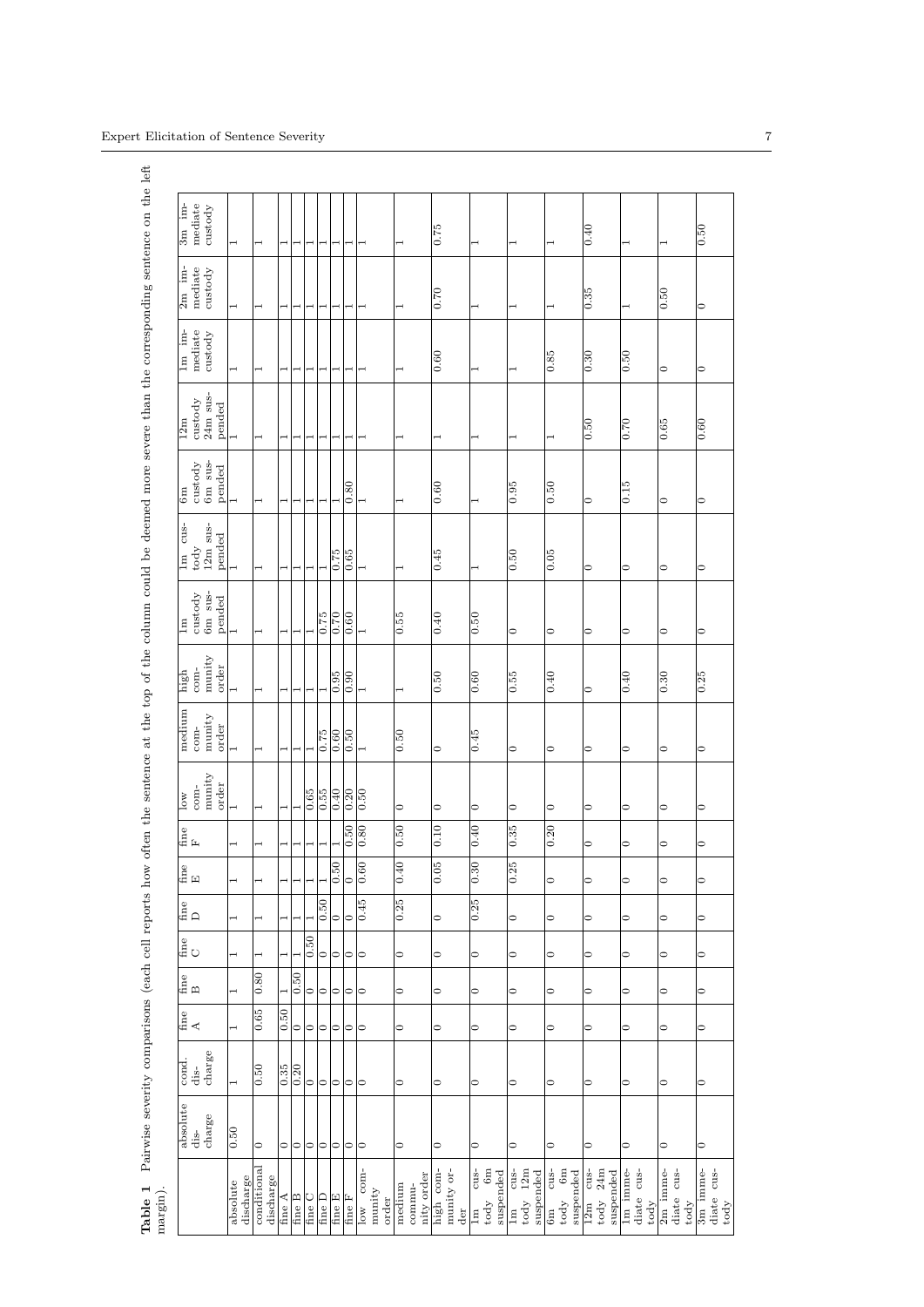| sentence outcome                      | relative range |
|---------------------------------------|----------------|
| conditional discharge                 | 62.5%          |
| fine A                                | 37.5%          |
| fine B                                | 37.5%          |
| fine $C$                              | 37.5%          |
| $fine$ D                              | 37.5%          |
| fine E                                | 37.5%          |
| $fine$ $F$                            | 37.5%          |
| low community order                   | 100%           |
| medium community order                | 100%           |
| high community order                  | 125\%          |
| 1 month custody 6 months suspended    | $100\%$        |
| 1 month custody 12 months suspended   | 125\%          |
| 6 months custody 6 months suspended   | 125\%          |
| 12 months custody 24 months suspended | 175%           |
| 1 month custody                       | 25%            |
| 2 months custody                      | 25%            |
| 3 months custody                      | 25%            |

<span id="page-8-0"></span>Table 2 Severity ranges covered by each sentence outcome relative to a medium community order.

Table 3 Severity scales considering equal and unequal variances.

<span id="page-8-1"></span>

| sentence outcome                      | equal variances | unequal variances | unequal variances rescaled |
|---------------------------------------|-----------------|-------------------|----------------------------|
| absolute discharge                    | $\overline{0}$  | $\overline{0}$    | $\overline{0}$             |
| conditional discharge                 | 2.75            | 1.67              | 1.47                       |
| fine A                                | 3.02            | 1.83              | 1.59                       |
| fine B                                | 4.32            | 2.35              | 2.03                       |
| fine C                                | 7.08            | 4.10              | 3.55                       |
| fine $D$                              | 8.44            | 4.79              | 4.15                       |
| fine E                                | 9.26            | 10.42             | 9.01                       |
| $fine \nF$                            | 9.98            | 10.88             | 9.42                       |
| low community order                   | 8.59            | 4.86              | 4.21                       |
| medium community order                | 9.66            | 10.65             | 9.22                       |
| high community order                  | 11.06           | 12.26             | 10.61                      |
| 1 month custody 6 months suspended    | 9.90            | 10.87             | 9.40                       |
| 1 month custody 12 months suspended   | 10.69           | 11.65             | 10.08                      |
| 6 months custody 6 months suspended   | 11.40           | 12.37             | 10.70                      |
| 12 months custody 24 months suspended | 16.56           | 14.09             | 12.2                       |
| 1 month custody                       | 12.01           | 12.97             | 11.22                      |
| 2 months custody                      | 15.65           | 13.41             | 11.60                      |
| 3 months custody                      | 16.59           | 13.82             | 11.96                      |
| 12 months custody                     | 37.65           | 17.69             | 15.31                      |
| 5 years custody                       | 147.58          | 38.30             | 33.14                      |
| 10 years custody                      | 284.98          | 64.05             | 55.43                      |
| 20 years custody                      | 559.80          | 115.55            | 100                        |

them, which under the standard form of the Thurstone model appears to be oversimplified. Similarly, we can also observe how the scale accounting for unequal variances show a much narrower range of severity scores across the less punitive fines (fines A, B, and C, those which were never deemed to overlap with more punitive disposal types like community orders), and also across custodial sentences. Specifically, severity scores for fines A  $(1.83)$  to C  $(4.10)$  are limited to a range of 2.27 when considering unequal variances, but that range expands to 4.06 if equal variances are assumed. Comparisons for the range of severity scores for the first three months of custodial sentences are even starker, 0.85 when allowing for unequal variances, compared to 4.58 when equal variances are assumed. These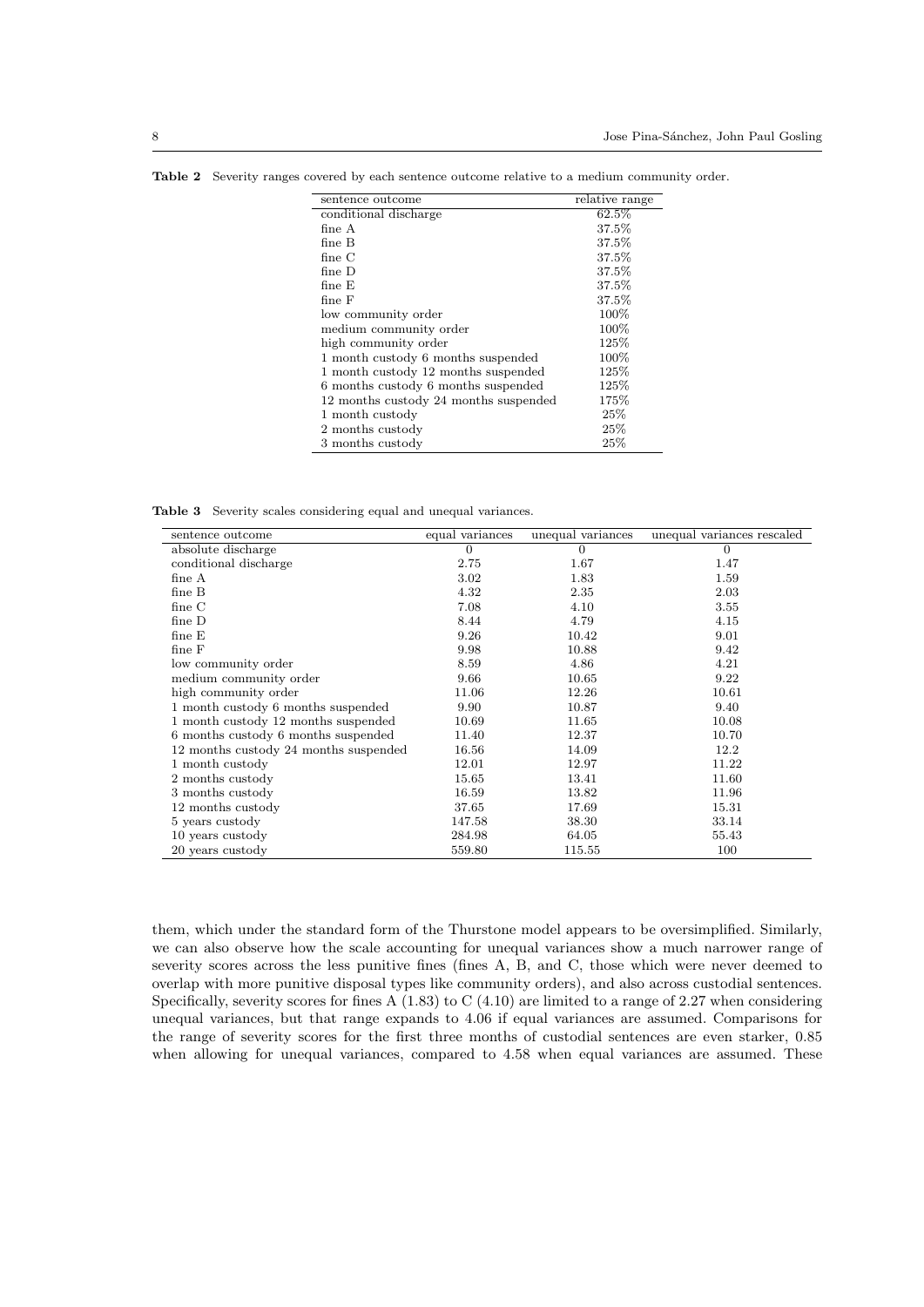relative changes in severity scores across different sentence outcomes reflect well the insights about the variability in severity ranges elicited from our sample of experts.

The much narrower ranges of severity estimated for the three immediate custodial sentences (one to three months) is particularly relevant, since all other custodial sentences are extrapolated from the trend seen in the first three months. As such, being able to estimate the marginal increase in severity associated with an additional month in custody is key in order to obtain valid estimates of severity for all other custodial sentences This effect can be noticed by contrasting the divergence in severity scores between the scales based on equal and unequal variances as custodial sentences grow longer. To facilitate interpretations of the relative severity for different sentence outcomes, Table [3](#page-8-1) also includes a rescaled version (ranging from 0 to 100) of the unequal variances scale of severity. For example, using that rescaled index, we can see that the highest possible fines (fine-F), medium community orders, and the shortest possible suspended sentences (1 month custody, 6 months suspended), are all three considered of similar severity, which is also roughly equivalent to twice the severity attributed to low community orders.

### 5 Discussion

The new scale of severity presented here expands those recently developed by Pina-Sánchez et al.  $(2019a)$  and Pina-Sánchez and Gosling [\(2020\)](#page-15-1) in three important ways.<sup>[6](#page-9-0)</sup> First, we have contemplated a wider range of non-custodial sentences, including different types of fines and community orders. This new capacity to discriminate between non-custodial sentences in higher detail matters, since they represent roughly 93% of sentences imposed. Yet, they rarely feature in quantitative sentencing research, leading to a deeply partial understanding in relation to many of the key questions explored in the discipline, such as: i) what was the impact of key sentencing reforms [\(Fleetwood et al.,](#page-13-11) [2015;](#page-13-11) Pina-Sánchez and Linacre, [2014;](#page-15-15) Roberts and Pina-Sánchez, [2021;](#page-15-16) [Ulmer et al.,](#page-16-5) [2011\)](#page-16-5); ii) the effect of specific aggravating or mitigating factors [\(Irwin-Rogers and Perry,](#page-14-14) [2015;](#page-14-14) [Lightowlers and Pina-](#page-14-15)Sánchez, [2017;](#page-14-15) [Lightowlers et al.,](#page-14-16) [2020;](#page-14-16) [Kane and Minson,](#page-14-17) [2022\)](#page-14-17); iii) changes in trends of sentence severity [\(Allen,](#page-13-12) [2016;](#page-13-12) [Doob and Webster,](#page-13-13) [2003;](#page-13-13) [Hindelang et al.,](#page-14-18) [1975;](#page-14-18) Pina-Sánchez et al., [2016\)](#page-15-17); iv) consistency in sentencing [\(Barbora et al.,](#page-13-14) [2012;](#page-13-14) [Isaac,](#page-14-19) [2020;](#page-13-15) [Brunton-Smith et al.,](#page-13-15) 2020; Drápal, [2020\)](#page-13-16); v) or disparities associated with different offender's demographic characteristics [\(Baumer,](#page-13-17) [2013;](#page-13-17) [Yan](#page-16-1) [and Lao,](#page-16-1) [2021;](#page-16-1) [Isaac,](#page-14-19) [2020;](#page-14-19) Pina-Sánchez et al., [2019b\)](#page-15-18); to name a few.

Second, we have relaxed the assumption of equal variances invoked in the standard Thurstone model. That is, we have acknowledged that the ranges of severity which could be attributed to different sentence types are not uniform. This provides a sounder theoretical foundation to the new index of severity presented here, since we can now reflect not only the highly variable conditions that could be attached to different disposal types (e.g. community orders being much more heterogeneous in their potential composition than fines, which are limited to prescribed financial amounts), but we can also reflect the variability in the punitive effect that a given sentence can have across different subjects. Importantly, by improving the theoretical foundations of the scale of severity in such way, we have further enhanced its capacity to accurately discriminate across non-custodial sentences.

Third, to derive the expected differences in severity ranges across sentence outcomes we have employed expert elicitation techniques, a new and promising research design in the penal metric literature. Specifically, we conducted a four hours workshop with six sentencing experts following the Sheffield elicitation protocol [\(Gosling,](#page-14-6) [2018\)](#page-14-6). The small sample size required to conduct an expert elicitation workshop of these characteristics effectively has undoubtedly affected the reliability of our findings, however, we believe this is a price worth paying given the higher validity afforded by this research

<span id="page-9-0"></span> $6$  The latest of which has also been adopted by the Sentencing Council for England and Wales in impact assessments of their sentencing guidelines [\(Isaac,](#page-14-5) [2021\)](#page-14-5).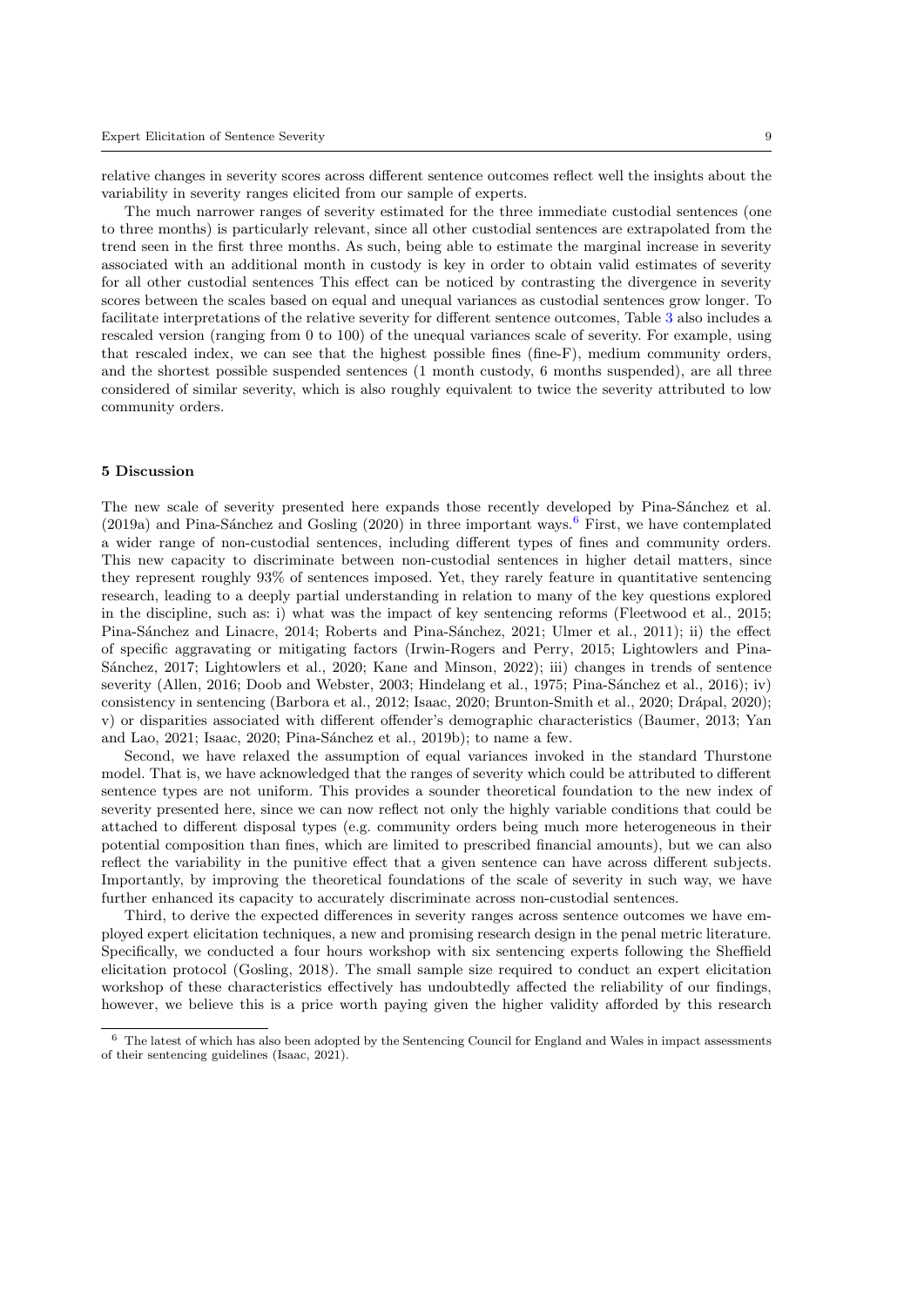design. In contrast with pairwise comparisons of sentence severity elicited from questionnaire [\(Pina-](#page-15-4)Sánchez et al., [2019a;](#page-15-4) [Buchner,](#page-13-6) [1979;](#page-13-6) [Spelman,](#page-15-2) [1995\)](#page-15-2), expert elicitation techniques can provide the necessary context, discussion, focus, and time for reflection. As a result, responses are substantially more thoughtful, which, for a subject as complex and subjective as that of sentence severity, represents a much desirable trait.

We also believe that our choice of sentencing experts, which combined academics, members of the bar, sentencers, and policy-makers, is particularly fitting to the types of research questions contemplated during the elicitation workshop. In particular, the group of experts demonstrated ample knowledge regarding the typical conditions that are commonly used for each of the sentence outcomes contemplated. In the literature on penal metric theory, it is more common to see perceptions of sentence severity derived from samples of offenders [\(McClelland and Alpert,](#page-15-19) [1985;](#page-15-19) [Petersilia and Deschesnes,](#page-15-20) [1994;](#page-15-20) [Spelman,](#page-15-2) [1995\)](#page-15-2) or members of the general public [\(Erickson and Gibbs,](#page-13-18) [1979;](#page-13-18) [Tremblay,](#page-16-2) [1988\)](#page-16-2). We believe, however, that the general population is not sufficiently informed to provide valid answers when queried about sentencing. For example, 17% of respondents in a recent opinion poll conducted for the Scottish Sentencing Council [\(Black et al.,](#page-13-19) [2019\)](#page-13-19) claimed that the adequate response for an early guilty plea should be an increase in severity as it represents an admission of guilt, while the latest opinion poll conducted by the Sentencing Academy [\(Roberts et al.,](#page-15-21) [2022\)](#page-15-21) reported that 56% of participants thought the average custodial sentence length in England and Wales was shorter in 2021 than two decades before, even though the average sentence length had actually grown by roughly 50% during that period. We could also expect offenders' perspectives to be biased. Offenders found guilty will know better than anyone else the true severity of the sentence that was imposed on them, but their understanding will likely be limited to that specific sentence - or range of sentences in the case of recidivist offenders. Hence, we would not expect them to be more knowledgeable than other members of the general public when it comes to assess the severity that could be attributed to other sentence types. Nor will they be better equipped to assess the severity which that same sentence could exert on others.

There is, however, one group of experts that we believe are particularly well equipped to provide highly meaningful views in relation to the specific concept of penal subjectivism (i.e. how personal context can make a given sentence more or less severe). These are criminal solicitors and barristers. Their unique understanding of the question at hand stems from their experience in discussing potential sentence outcomes with their clients, which will often involve an explicit revelation of preferences. For example, during discussions on whether to plead guilty. Furthermore, criminal lawyers, especially those that are more senior, will likely have become aware of a higher number of cases, contexts and offenders, providing them a unique perspective in relation to the varying punitive effect of different disposal types. As such, we believe it would be interesting to assess whether the results obtained here would replicate if the expert elicitation workshop was to be conducted with a sample entirely composed of criminal lawyers. Future replications would also provide useful insights into the generalisability of the responses elicited from our sample, and in so doing assess the reliability of the severity scale derived from those responses. Undertaking such work will be especially meaningful following processes of sentencing reforms, or similar structural changes within the criminal justice system, such as the renationalisation of probation services, or any further deterioration of prison conditions. All of them instances where the relative severity of disposal types available to sentencers should be reassessed.

Considering avenues of research with which to continue enhancing the robustness of future severity scales, we identify two areas that ought to receive further attention. First, because longer custodial sentences will always be more severe than shorter ones, there is a limit on the range of severity scores that can be directly estimated using Thurstone pairwise comparisons. In our view, after the assumption of equal variances, this represents the next major limitation affecting the estimation of severity scores using Thurstone scaling. The solution adopted here, based on the linear extrapolation of severity scores of one, two and three months custodial sentences, makes the estimation of severity scores for custodial sentences of four months or longer, more unreliable than for the rest of outcomes directly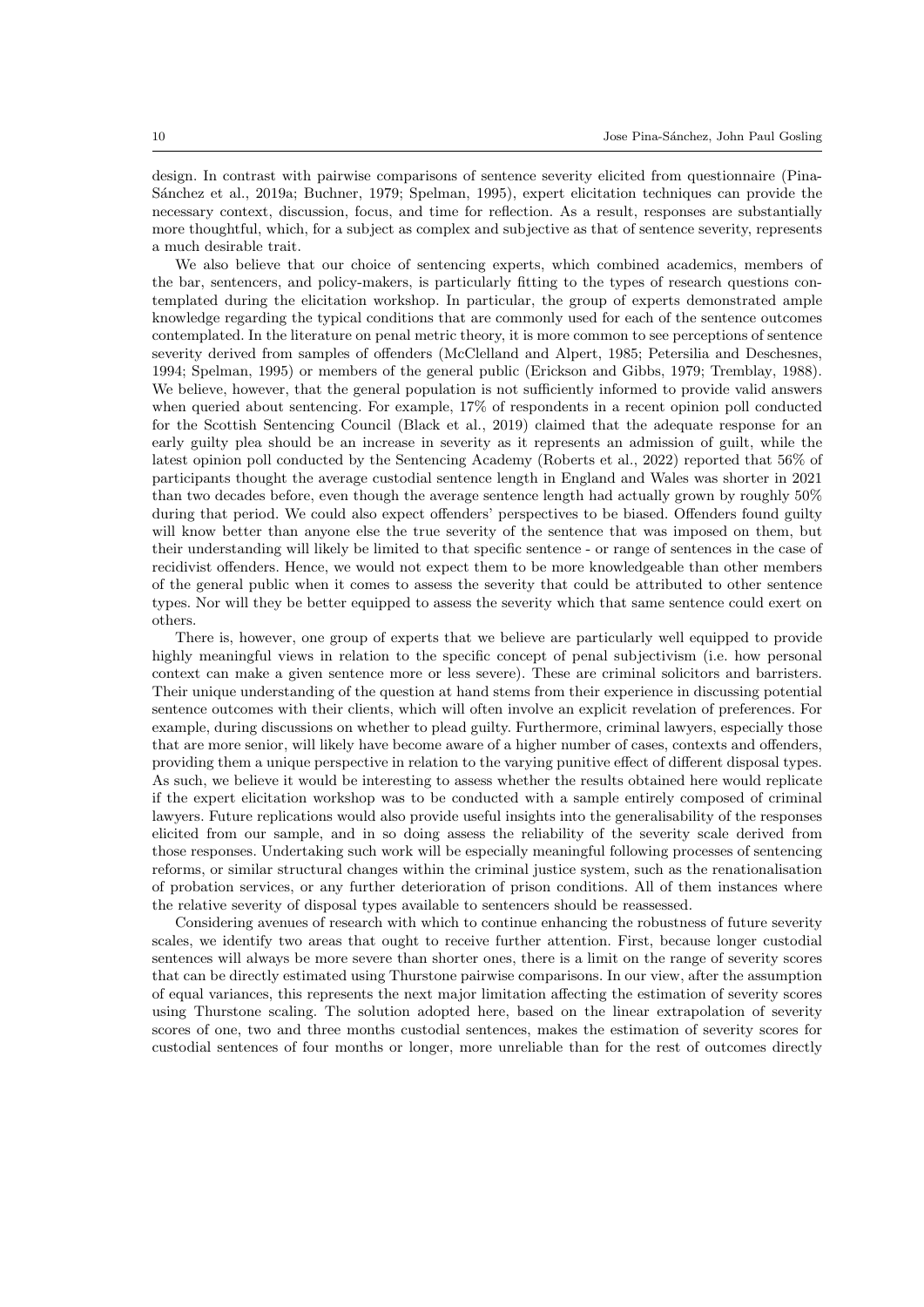estimated through Thurstone pairwise comparisons. Moreover, this uncertainty is not uniform across custodial sentences, but proportional to their length, making long sentences particularly unreliable. This limitation could be potentially overcome by combining more than one estimation method for different parts of the severity scale, e.g. Thurstone scaling up to three months in custody combined with magnitude escalation beyond that.

Lastly, we also intend to explore the use of interactive visual apps. We believe expert elicitation techniques to be the most appropriate approach for the exploration of sentence severity, given the discursive yet highly focused setting that they can facilitate, both features equally necessary to structure discussions around a subject as complex as this. However, the ultimate purpose of expert elicitation is the translation of subjective perceptions into specific numerical parameters, which is something that legal experts are not adequately trained to do. Visual aids could be employed to facilitate that process. In particular, it would be most useful to design an app that could show visually the magnitude of proportions and standard deviations being considered in the discussions around the relative severity of different sentence outcomes. By projecting such visualisations in real-time, as the discussion takes place, participants could obtain a more intuitive appreciation of their suggested parameters, which should also contribute to frame the discussions and enhance the consistency of the process. Furthermore, this app could not only help visualise the numerical parameters to be elicited - i.e.1 the input information that will be fed into the Thurstone model, i.e.2 the elicited views in relation to how often a given sentence is thought to be more severe, or the relative range of severity that could be attributed to such sentence - but also how those views will be translated into severity scores - i.e. the output of the Thurstone model.



<span id="page-11-0"></span>Fig. 2 Conceptual representation of a visual app designed to facilitate the interpretation and discussion of the concepts of penal exchangeability, unequal ranges of severity, and their translation into severity scores, for a selection of sentence outcomes.

Figure [2,](#page-11-0) shows a conceptual representation of how such visual app could operate, illustrating in different planes the positions of the sentence outcomes being discussed, their potential severity ranges, or their degree of overlap, while simultaneously estimating the position of each outcome in the severity scale according to the information provided. In addition to making some of the numerical elicitations more intuitive, or providing a better framing for the group discussions, being able to see the final product - i.e. the severity scores estimated for each of the sentences considered - would provide an additional layer of robustness to the process. Specifically, participants will be able to assess the face validity of the severity scores to be derived, which would provide them with the opportunity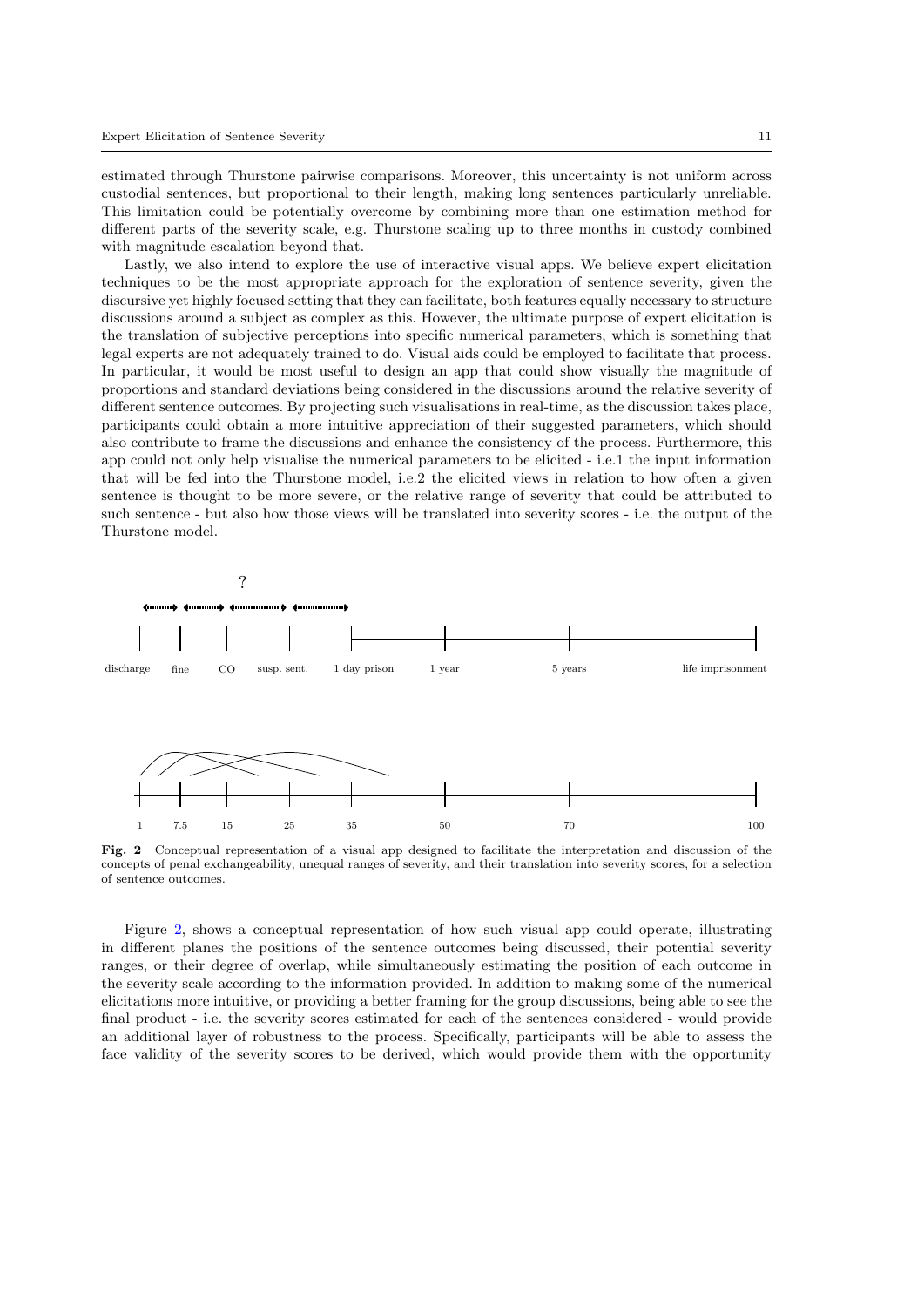to reconsider any of the parameters discussed during the workshop. In the event that any issues are raised, the parameter in question could be modified as part of an iterative process, until an agreement is reached and participants are satisfied with the final scale of severity.

### 6 Conclusion

In this study we have used expert elicitation techniques to explore the validity of a key assumption invoked in studies estimating the relative severity of different sentence types. Namely, we have investigated the assumption of equal variances underpinning the Thurstone scaling method [\(Thurstone,](#page-16-3) [1927;](#page-16-3) [Mosteller,](#page-15-8) [1951;](#page-15-8) [Buchner,](#page-13-6) [1979;](#page-13-6) [Kwan et al.,](#page-14-20) [2000\)](#page-14-20). An assumption that is rarely stated explicitly, but one we have demonstrated how, when applied to the estimation of sentence severity, is clearly violated. Based on insights elicited from six sentencing experts, we noted wide differences in the range of severity covered by some of the main disposal types used in England and Wales. Our experts agreed that the intervals of severity that could be associated with different types of fines (according to the amount imposed), or custodial sentences (according to their duration), are much narrower than previously considered, while community orders and suspended sentences could encompass much wider severity ranges, depending on the conditions attached to them.

Further, we have demonstrated how accounting for the unequal variances seen across disposal types matters, as the estimated severity scores for specific sentence outcomes using Thurstone scaling vary substantially depending on whether the equal variances assumption is invoked or not. Using the elicited insights into the exchangeability and unequal severity ranges characterising eighteen sentence outcomes, and a modified version of the Thurstone method allowing for unequal variances, we have been able to estimate a new scale of sentence severity.

Ultimately, the goal of the new scale of severity presented here is to be used as an analytical tool to facilitate more robust and insightful quantitative sentencing research. Research that will be better equipped to shed much needed new light on the study of differences across non-custodial outcomes. A highly heterogeneous group of disposal types, representing the vast majority of the sentencing practice, which, for methodological reasons, have remained largely overshadowed by studies focusing on more technically convenient sentence outcomes, such as the probability or duration of custodial sentences.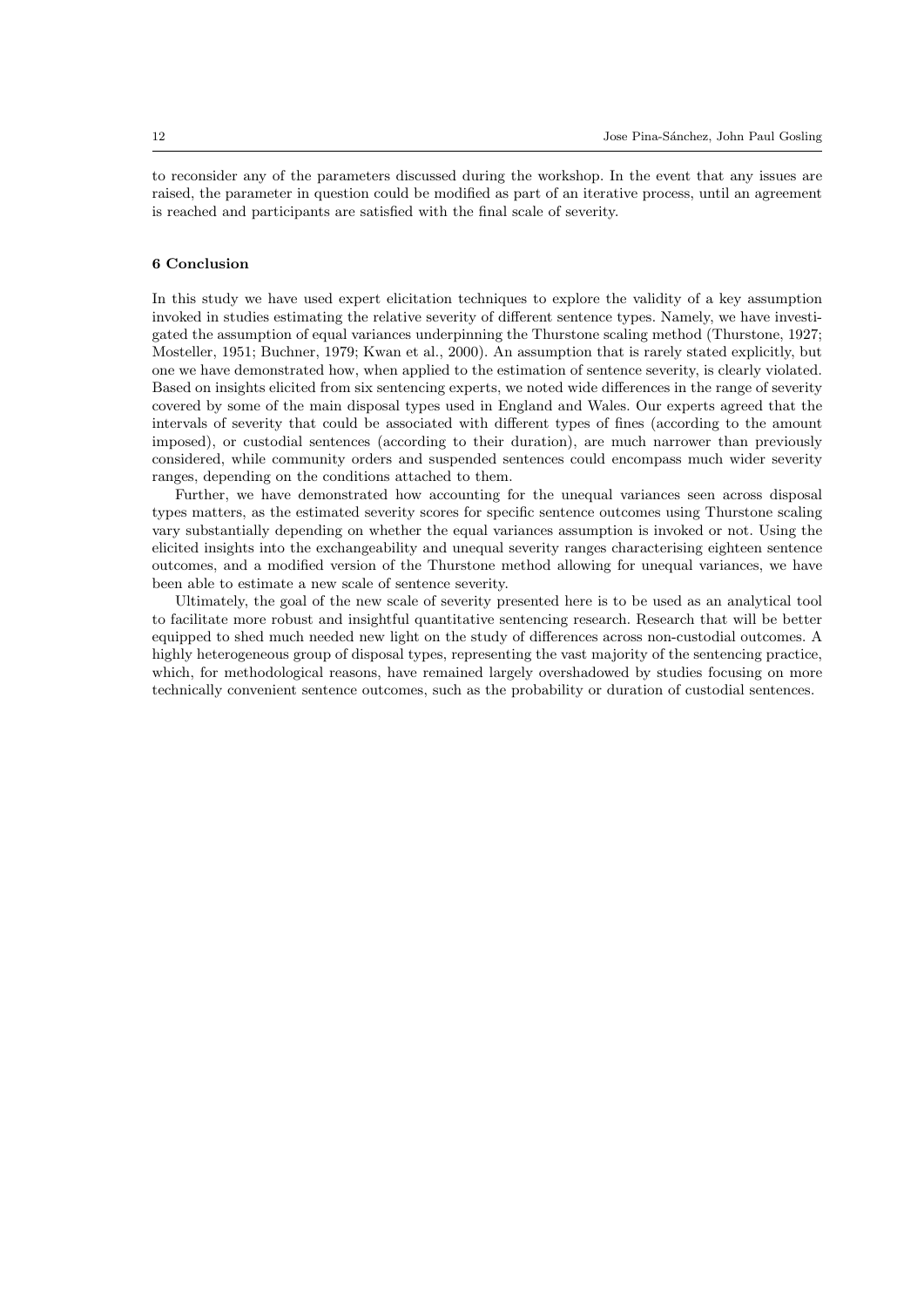#### References

- <span id="page-13-3"></span>Albonetti CA (1998) The role of gender and departures in the sentencing of defendants convicted of a white-collar offense under the Federal Sentencing Guidelines. Sociology of Crime, Law and Deviance 1:3–48
- <span id="page-13-12"></span>Allen R (2016) The Sentencing Council for England and Wales: Brake or accelerator on the use of prison? Tech. rep., Transform Justice, URL [http://www.transformjustice.org.uk/wp-content/](http://www.transformjustice.org.uk/wp-content/uploads/2016/12/TJ-DEC-8.12.16-1.pdf) [uploads/2016/12/TJ-DEC-8.12.16-1.pdf](http://www.transformjustice.org.uk/wp-content/uploads/2016/12/TJ-DEC-8.12.16-1.pdf)
- <span id="page-13-14"></span>Barbora H, Bijleveld C, Smeulers A (2012) Consistency of international sentencing: ICTY and ICTR case study. European Journal of Criminology 9(5):539–552
- <span id="page-13-17"></span>Baumer EP (2013) Reassessing and redirecting research on race and sentencing. Justice Quarterly 30(2):231–261
- <span id="page-13-2"></span>Berkson J (1950) Are there two regressions? Journal of the American Statistical Association 45(250):164–180
- <span id="page-13-19"></span>Black C, Warren R, Ormston R, Cyrus T (2019) Public perceptions of sentencing: National survey report. Tech. rep., Scottish Sentencing Council, URL [https://www.scottishsentencingcouncil.](https://www.scottishsentencingcouncil.org.uk/media/1996/20190902-public-perceptions-of-sentencing-report.pdf) [org.uk/media/1996/20190902-public-perceptions-of-sentencing-report.pdf](https://www.scottishsentencingcouncil.org.uk/media/1996/20190902-public-perceptions-of-sentencing-report.pdf)
- <span id="page-13-10"></span>Bolger F (2018) The selection of experts for (probabilistic) expert knowledge elicitation. In: Dias LC, Morton A, Quigley J (eds) Elicitation, pp 393–443
- <span id="page-13-8"></span>Booth C, Thomas L (2021) An expert elicitation of the effects of low salinity water exposure on bottlenose dolphins. Oceans 2(1):179–192
- <span id="page-13-9"></span>Brennan A, Pollard D, Coates L, Strong M, Heller S (2017) Expected value of sample information for individual level simulation models to inform stop/go decision making by public research funders: A methodology for the dafneplus diabetes education cluster rct. Value in Health 9(20)
- <span id="page-13-15"></span>Brunton-Smith I, Pina-Sánchez J, Li G (2020) Re-assessing the consistency of sentencing decisions in cases of assault: Allowing for within court inconsistencies. British Journal of Criminology 60(6):1438– 1459
- <span id="page-13-6"></span>Buchner D (1979) Scale of sentence severity. The Journal of Criminal Law and Criminology 70(2):182– 187
- <span id="page-13-1"></span>Bushway SD, Johnson BD, Slocum LA (2007) Is the magic still there? The use of the Heckman two-step correction for selection bias in criminology. Journal of Quantitative Criminology 23(2):151–178
- <span id="page-13-7"></span>Dessai S, Bhave A, Birch C, Conway D, Garcia-Carreras L, Gosling J, Mittal N, Stainforth D (2018) Building narratives to characterise uncertainty in regional climate change through expert elicitation. Environmental Research Letters 13(7)
- <span id="page-13-13"></span>Doob AN, Webster CM (2003) Sentence severity and crime: Accepting the null hypothesis. Crime and Justice 30:143–195
- <span id="page-13-16"></span>Drápal J (2020) Sentencing disparities in the Czech Republic: Empirical evidence from post-communist Europe. European Journal of Criminology 17(2):151–174
- <span id="page-13-18"></span>Erickson ML, Gibbs JP (1979) On the perceived severity of legal penalties. The Journal of Criminal Law and Criminology  $70(1):102-116$
- <span id="page-13-4"></span>Feldmeyer B, Ulmer JT (2011) Racial/ethnic threat and federal sentencing. Journal of Research in Crime and Delinquency 48(2):238–270
- <span id="page-13-11"></span>Fleetwood J, Radcliffe P, Stevens A (2015) Shorter sentences for drug mules: The early impact of the sentencing guidelines in England and Wales. Drugs: Education, Prevention and Policy 22(5):428–436
- <span id="page-13-5"></span>Francis B, Soothill K, Humphreys L, Cutajar Bezzina A (2005) Developing measures of severity and frequency of reconviction. Tech. rep., Lancaster University, URL [https://eprints.lancs.ac.uk/](https://eprints.lancs.ac.uk/id/eprint/50137/1/seriousnessreport.pdf) [id/eprint/50137/1/seriousnessreport.pdf](https://eprints.lancs.ac.uk/id/eprint/50137/1/seriousnessreport.pdf)
- <span id="page-13-0"></span>Freiberg A, Fox R (1986) Sentencing structures and sanction hierarchies. Criminal Law Journal 10:216– 235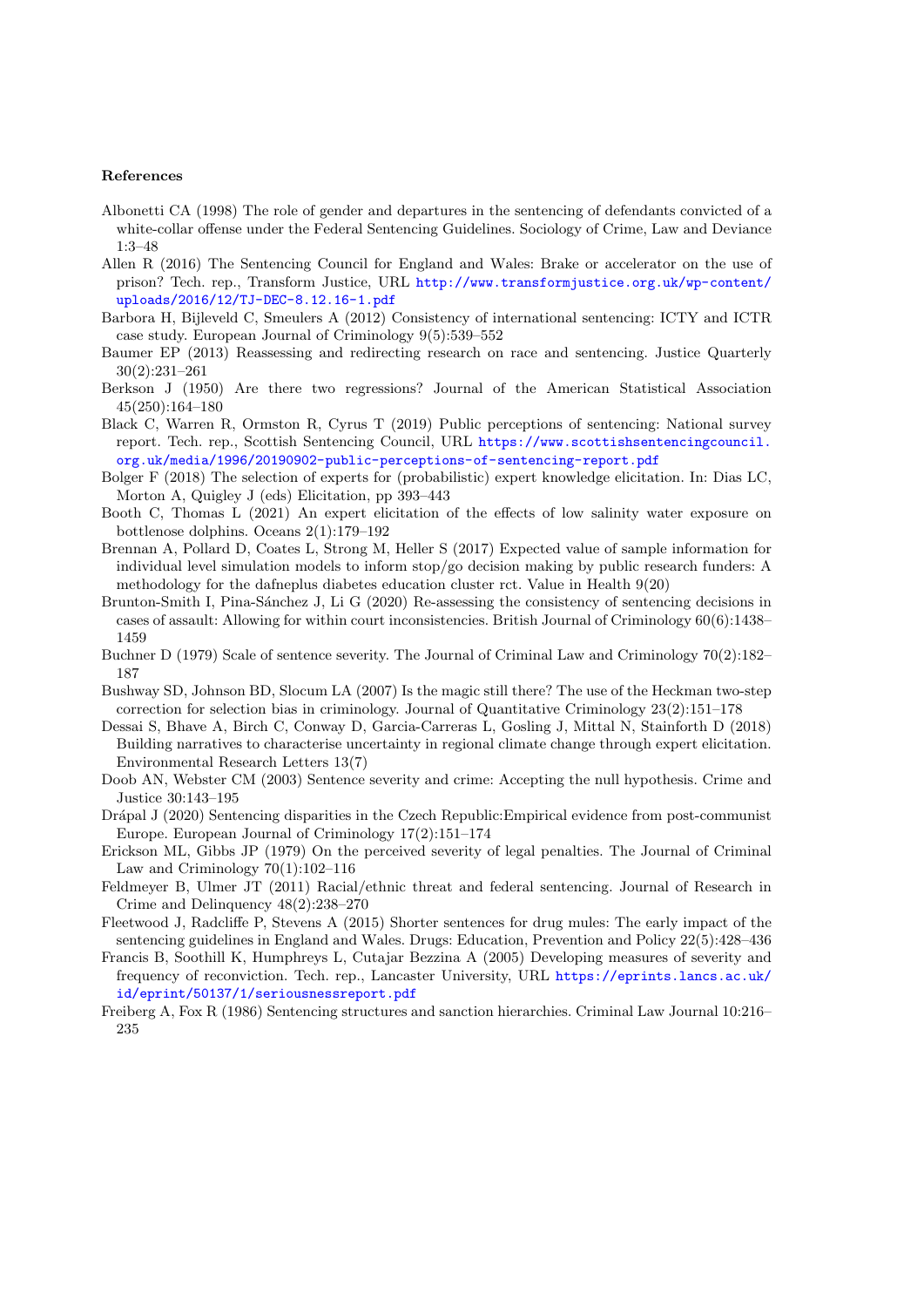- <span id="page-14-11"></span>Ginneken E, Hayes D (2017) "just" punishment? offenders' views on the meaning and severity of punishment. Criminology and Criminal Justice 17(1):62–78
- <span id="page-14-6"></span>Gosling J (2018) Shelf: the Sheffield elicitation framework. In: Dias L, Morton A, Quigley J (eds) Elicitation, Springer, pp 61–93
- <span id="page-14-8"></span>Gosling J, Hart A, Mouat D, Sabirovic M, Scanlan S, Simmons A (2012) Quantifying experts' uncertainty about the future cost of exotic diseases. Risk Analysis: An International Journal 5(32):881–893
- <span id="page-14-4"></span>Harlow RE, Darley JM, Robinson PH (1995) The severity of intermediate penal sanctions: A psychological scaling approach for obtaining community perceptions. Journal of Quantitative Criminology 11(1):71–95
- <span id="page-14-9"></span>Harris L, Walker S (2021) Sentencing Principles, Procedure and Practice 2022. Sweet and Maxwell
- <span id="page-14-12"></span>Hayes D (2016) Penal impact: Towards a more intersubjective measurement of penal severity'. Oxford Journal of Legal Studies 36(4):724–750
- <span id="page-14-13"></span>Hayes D (2018) Proximity, pain, and State punishment. Punishment and Society 20(2):253–254
- <span id="page-14-2"></span>Hester R, Hartman T (2017) Conditional race disparities in criminal sentencing: A test of the liberation hypothesis from a non-guidelines state. Journal of Quantitative Criminology 33:77–100
- <span id="page-14-18"></span>Hindelang MJ, Dunn CS, Sutton LP, Aumick AL (1975) Sourcebook of criminal justice statistics, 1974. Tech. rep., US National Criminal Justice Information and Statistics Service, URL [https://www.ojp.](https://www.ojp.gov/ncjrs/virtual-library/abstracts/sourcebook-criminal-justice-statistics-1974) [gov/ncjrs/virtual-library/abstracts/sourcebook-criminal-justice-statistics-1974](https://www.ojp.gov/ncjrs/virtual-library/abstracts/sourcebook-criminal-justice-statistics-1974)
- <span id="page-14-14"></span>Irwin-Rogers K, Perry TH (2015) Exploring the impact of sentencing factors on sentencing domestic burglary. In: Roberts JV (ed) Sentencing Guidelines: Exploring Sentencing Practice in England and Wales, Palgrave, Basingstoke, pp 213–239
- <span id="page-14-19"></span>Isaac A (2020) Investigating the association between an offender's sex and ethnicity and the sentence imposed at the Crown Court for drug offences. Tech. rep., Sentencing Council for England and Wales, URL [https://www.sentencingcouncil.org.uk/wp-content/uploads/](https://www.sentencingcouncil.org.uk/wp-content/uploads/Sex-and-ethnicity-analysis-final-1.pdf) [Sex-and-ethnicity-analysis-final-1.pdf](https://www.sentencingcouncil.org.uk/wp-content/uploads/Sex-and-ethnicity-analysis-final-1.pdf)
- <span id="page-14-5"></span>Isaac A (2021) Estimating the changes in sentencing severity and requirements for prison places associated with the Sentencing Council's guidelines. Tech. rep., Sentencing Council for England and Wales, URL [https://www.sentencingcouncil.org.uk/wp-content/uploads/](https://www.sentencingcouncil.org.uk/wp-content/uploads/Changes-in-sentencing-severity-and-prison-places-associated-with-SC-guidelines.pdf) [Changes-in-sentencing-severity-and-prison-places-associated-with-SC-guidelines.pdf](https://www.sentencingcouncil.org.uk/wp-content/uploads/Changes-in-sentencing-severity-and-prison-places-associated-with-SC-guidelines.pdf)
- <span id="page-14-7"></span>Jansen J, Wang H, Holcomb J, Harvin J, Richman J, Avritscher E, Stephens S, Troung V, Marques M, DeSantis S, Yamal J, Pedroza C (2020) Elicitation of prior probability distributions for a proposed Bayesian randomized clinical trial of whole blood for trauma resuscitation. Transfusion 6(3):498–506
- <span id="page-14-17"></span>Kane E, Minson S (2022) Analysing the impact of being a sole or primary carer for dependent relatives on the sentencing of women in the Crown Court, England and Wales. Criminology and Criminal Justice
- <span id="page-14-0"></span>King RD, Johnson KR, McGeever K (2010) Demography of the legal profession and racial disparities in sentencing. Law and Society Review 44(1):1–32
- <span id="page-14-1"></span>Kurlychek MC, Johnson BD (2010) Juvenility and punishment: Sentencing juveniles in adult criminal court. Criminology 48(3):725–758
- <span id="page-14-20"></span>Kwan YK, Ip WC, Kwan P (2000) A crime index with Thurstone's scaling of crime severit. Journal of Criminal Justice 28(3):237–244
- <span id="page-14-3"></span>Leclerc C, Tremblay P (2016) Looking at penalty scales: How judicial actors and the general public judge penal severity. Canadian Journal of Criminology and Criminal Justice 58(3):354–384
- <span id="page-14-15"></span>Lightowlers C, Pina-Sánchez J (2017) Intoxication and assault: an analysis of Crown Court sentencing practices in England and Wales. The British Journal of Criminology 58(1):132–154
- <span id="page-14-16"></span>Lightowlers C, Pina-Sánchez J, Watkins E (2020) Contextual culpability: How drinking and social context impact upon sentencing of violence. Criminology and Criminal Justice
- <span id="page-14-10"></span>Lovegrove A (2001) Sanctions and severity: To the demise of von Hirsch and Wasik's sanction hierarchy. The Howard Journal of Crime and Justice 40(2):126–144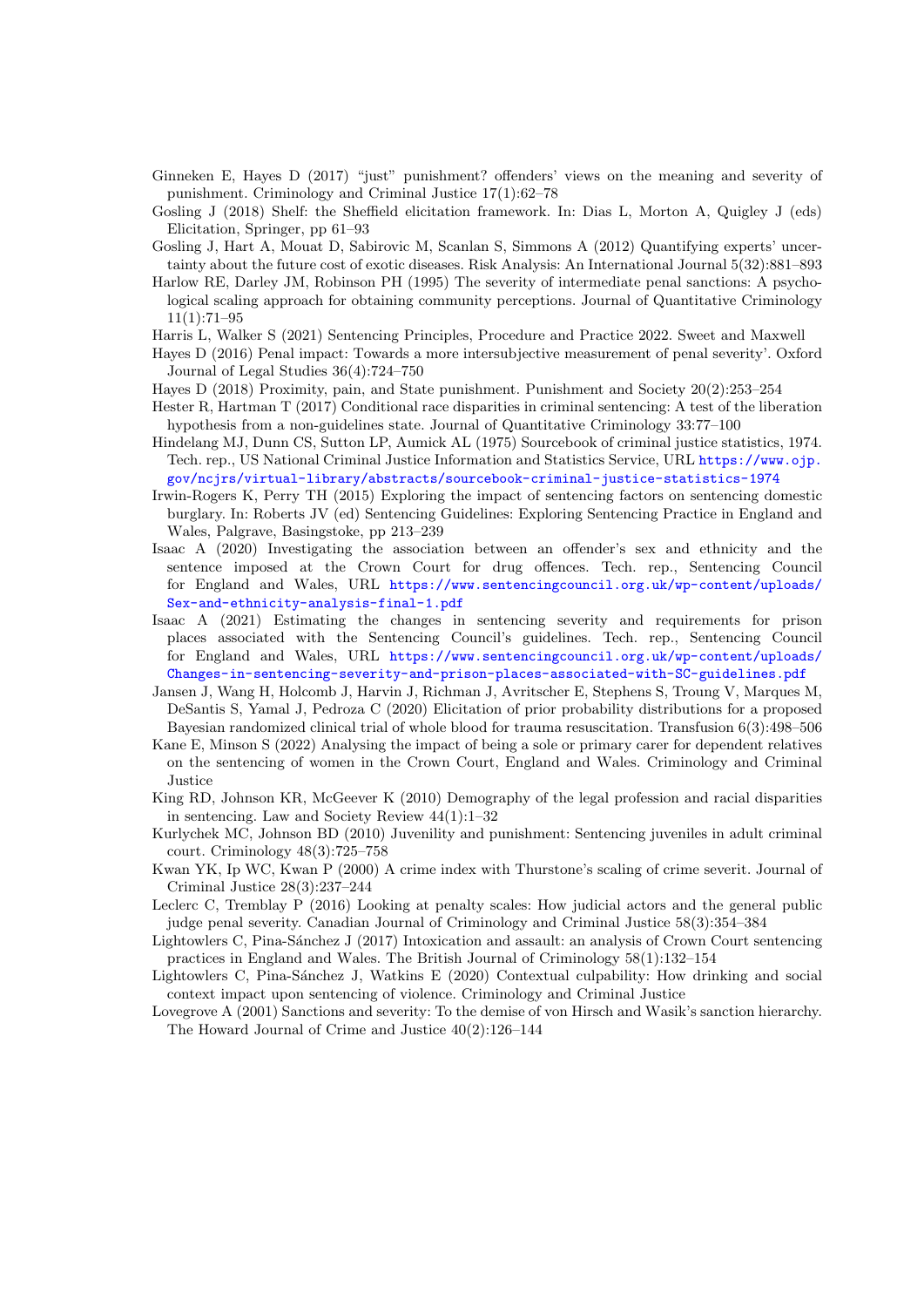<span id="page-15-19"></span>McClelland KM, Alpert GP (1985) Factor analysis applied to magnitude estimates of punishment seriousness: Patterns of individual differences. Journal of Quantitative Criminology 1(3):307—-318

- <span id="page-15-3"></span>McDavid JC, Stipack B (1981) Simultaneous scaling of offense seriousness and sentence severity through canonical correlation analysis. Law and Society Review 16(1):147–162
- <span id="page-15-7"></span>Ministry of Justice (2021) Data first: An introductory user guide. Tech. rep., Ministry of Justice, URL [https://assets.publishing.service.gov.uk/government/uploads/system/uploads/](https://assets.publishing.service.gov.uk/government/uploads/system/uploads/attachment_data/file/984510/data-first-user-guide-v5.pdf) [attachment\\_data/file/984510/data-first-user-guide-v5.pdf](https://assets.publishing.service.gov.uk/government/uploads/system/uploads/attachment_data/file/984510/data-first-user-guide-v5.pdf)
- <span id="page-15-8"></span>Mosteller F (1951) Remarks on the method of paired comparisons: I. the least squares solution assuming equal standard deviations and equal correlations. Psychometrika  $16(1):3-9$
- <span id="page-15-10"></span>O'Hagan A (2019) Expert knowledge elicitation: Subjective but scientific. The American Statistician  $73(1)\cdot69-81$
- <span id="page-15-9"></span>O'Hagan A, Buck CE, Daneshkhah A, Eiser JR, Garthwaite PH, Jenkinson DJ, Oakley JE, Rakow T (2006) Uncertain Judgements: Eliciting Expert Probabilities. John Wiley, Chichester
- <span id="page-15-13"></span>Padfield N (2011) Time to bury the "custody threshold"? Criminal Law Review 8:593–612
- <span id="page-15-20"></span>Petersilia J, Deschesnes E (1994) Perceptions of punishment: Inmates and staff rank the severity of prison versus intermediate sanctions. Prison Journal 74(3):306–328
- <span id="page-15-1"></span>Pina-Sánchez J, Gosling JP (2020) Tackling selection bias in sentencing data analysis: a new approach based on a scale of severity. Quality and Quantity
- <span id="page-15-15"></span>Pina-Sánchez J, Linacre R (2014) Enhancing consistency in sentencing: Exploring the effects of guidelines in England and Wales. Journal of Quantitative Criminology 30(4):731–748
- <span id="page-15-17"></span>Pina-Sánchez J, Lightowlers C, Roberts JV (2016) Exploring the punitive surge: Crown Court sentencing practices before and after the 2011 English riots. Criminology and Criminal Justice 17(3):319–339
- <span id="page-15-4"></span>Pina-Sánchez J, Gosling JP, Chung H, Geneletti S, Bourgeois E, Marder I (2019a) Have the England and Wales guidelines influenced sentence severity? An empirical analysis using a scale of sentence severity and time-series analyses. British Journal of Criminology
- <span id="page-15-18"></span>Pina-Sánchez J, Roberts JV, Sferopoulos D (2019b) Does the Crown Court discriminate against Muslim-named offenders? A novel investigation based on text mining techniques. British Journal of Criminology 59(3):718–736
- <span id="page-15-14"></span>Revelle W (2018) psych: Procedures for personality and psychological research,. Tech. rep., Northwestern University, URL [https://www.scholars.northwestern.edu/en/publications/](https://www.scholars.northwestern.edu/en/publications/psych-procedures-for-personality-and-psychological-research) [psych-procedures-for-personality-and-psychological-research](https://www.scholars.northwestern.edu/en/publications/psych-procedures-for-personality-and-psychological-research)
- <span id="page-15-5"></span>Roberts JV, Bild J (2021) Ethnicity and custodial sentencing in England and Wales: A review of trends, 2009-2019. Tech. rep., Sentencing Academy, URL [https://papers.ssrn.com/sol3/papers.](https://papers.ssrn.com/sol3/papers.cfm?abstract_id=3881930) [cfm?abstract\\_id=3881930](https://papers.ssrn.com/sol3/papers.cfm?abstract_id=3881930)
- <span id="page-15-16"></span>Roberts JV, Pina-Sánchez J (2021) Sentence reductions for a guilty plea: The impact of the revised guideline on rates of pleas and 'cracked' trials. Journal of Criminal Law
- <span id="page-15-21"></span>Roberts JV, Bild J, Pina-Sánchez J, Hough M (2022) Public knowledge of sentencing practice and trends. Tech. rep., Sentencing Academy, URL [https://sentencingacademy.org.uk/wp-content/](https://sentencingacademy.org.uk/wp-content/uploads/2022/01/Public-Knowledge-of-Sentencing-Practice-and-Trends.pdf) [uploads/2022/01/Public-Knowledge-of-Sentencing-Practice-and-Trends.pdf](https://sentencingacademy.org.uk/wp-content/uploads/2022/01/Public-Knowledge-of-Sentencing-Practice-and-Trends.pdf)
- <span id="page-15-12"></span>Sebba L, Nathan G (1984) Further explorations in the scaling of penalties. The British Journal of Criminology 24(3):221–249
- <span id="page-15-6"></span>Sentencing Council (2021) Background quality report. Tech. rep., Sentencing Council for England and Wales, URL [https://www.sentencingcouncil.org.uk/wp-content/uploads/](https://www.sentencingcouncil.org.uk/wp-content/uploads/Background-Quality-Report-Theft-from-a-shop-or-stall-data.pdf) [Background-Quality-Report-Theft-from-a-shop-or-stall-data.pdf](https://www.sentencingcouncil.org.uk/wp-content/uploads/Background-Quality-Report-Theft-from-a-shop-or-stall-data.pdf)
- <span id="page-15-2"></span>Spelman W (1995) The severity of intermediate sanctions. Journal of Research in Crime and Delinquency 32(2):107–135
- <span id="page-15-0"></span>Steffensmeier D, DeMuth S (2001) Ethnicity and judges' sentencing decisions: Hispanic-Black-White comparisons. Criminology 39:145—-176
- <span id="page-15-11"></span>Thomas KJ, Hamilton BC, Loughran TA (2018) Testing the transitivity of reported risk perceptions: Evidence of coherent arbitrariness. Criminology 56(1):59–86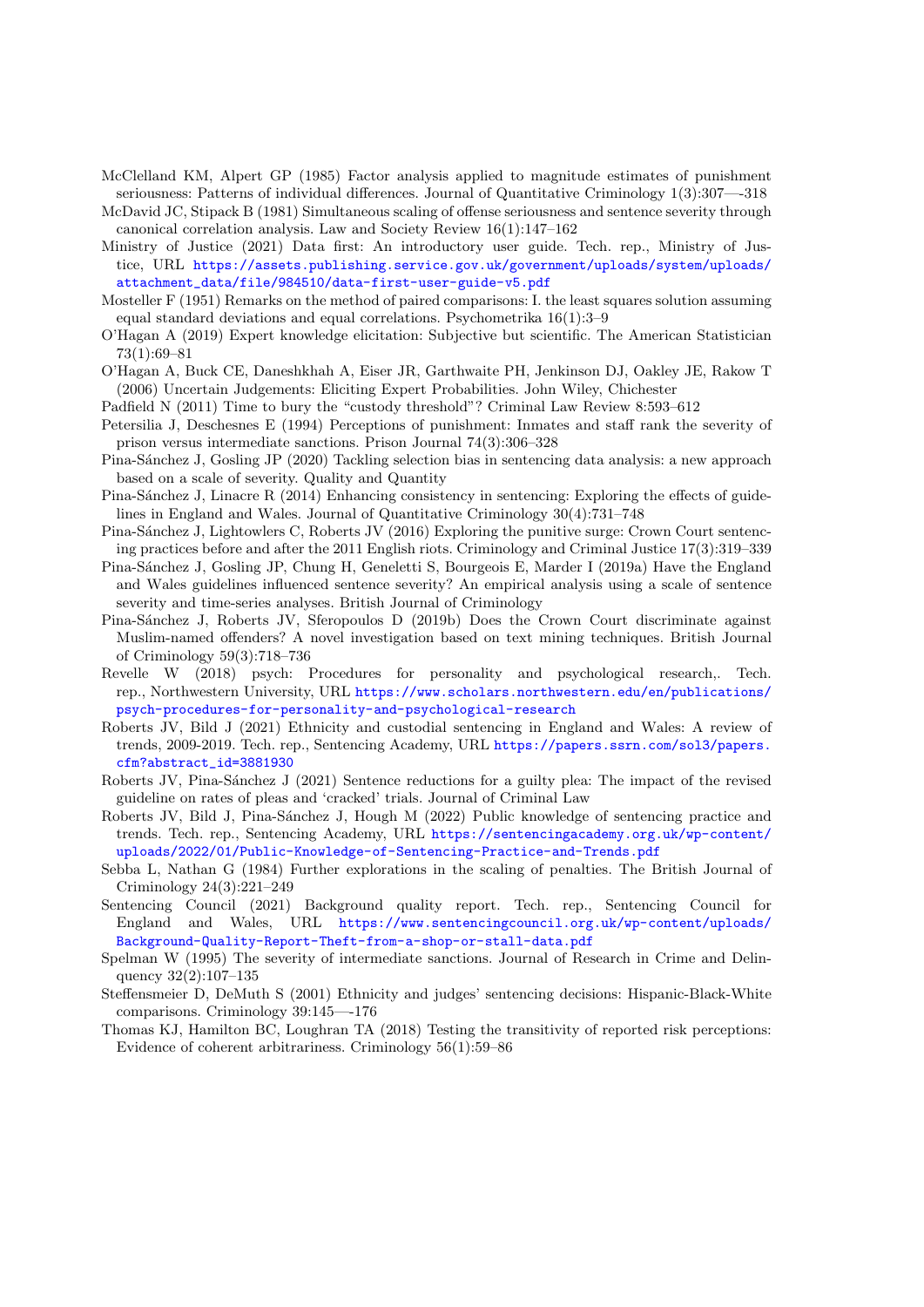<span id="page-16-3"></span>Thurstone LL (1927) A law of comparative judgement. Psychological Review 34:273–286

<span id="page-16-2"></span>Tremblay P (1988) On penal metrics. Journal of Quantitative Criminology 4(3):225–245

- <span id="page-16-5"></span>Ulmer J, Light MT, Kramer J (2011) The "liberation" of federal judges' discretion in the wake of the Booker/Fanfan decision: Is there increased disparity and divergence between courts? Justice Quarterly 28(6):799–837
- <span id="page-16-0"></span>Ulmer JT, Eisenstein J, Johnson BD (2010) Trial penalties in federal sentencing: extra-guidelines factors and district variation. Justice Quarterly 27(4):560–592
- <span id="page-16-4"></span>Usher W, Strachan N (2013) An expert elicitation of climate, energy and economic uncertainties. Energy Policy 61:811–821
- <span id="page-16-1"></span>Yan S, Lao J (2021) Sex disparities in sentencing and judges' beliefs: A vignette approach. Victims and Offenders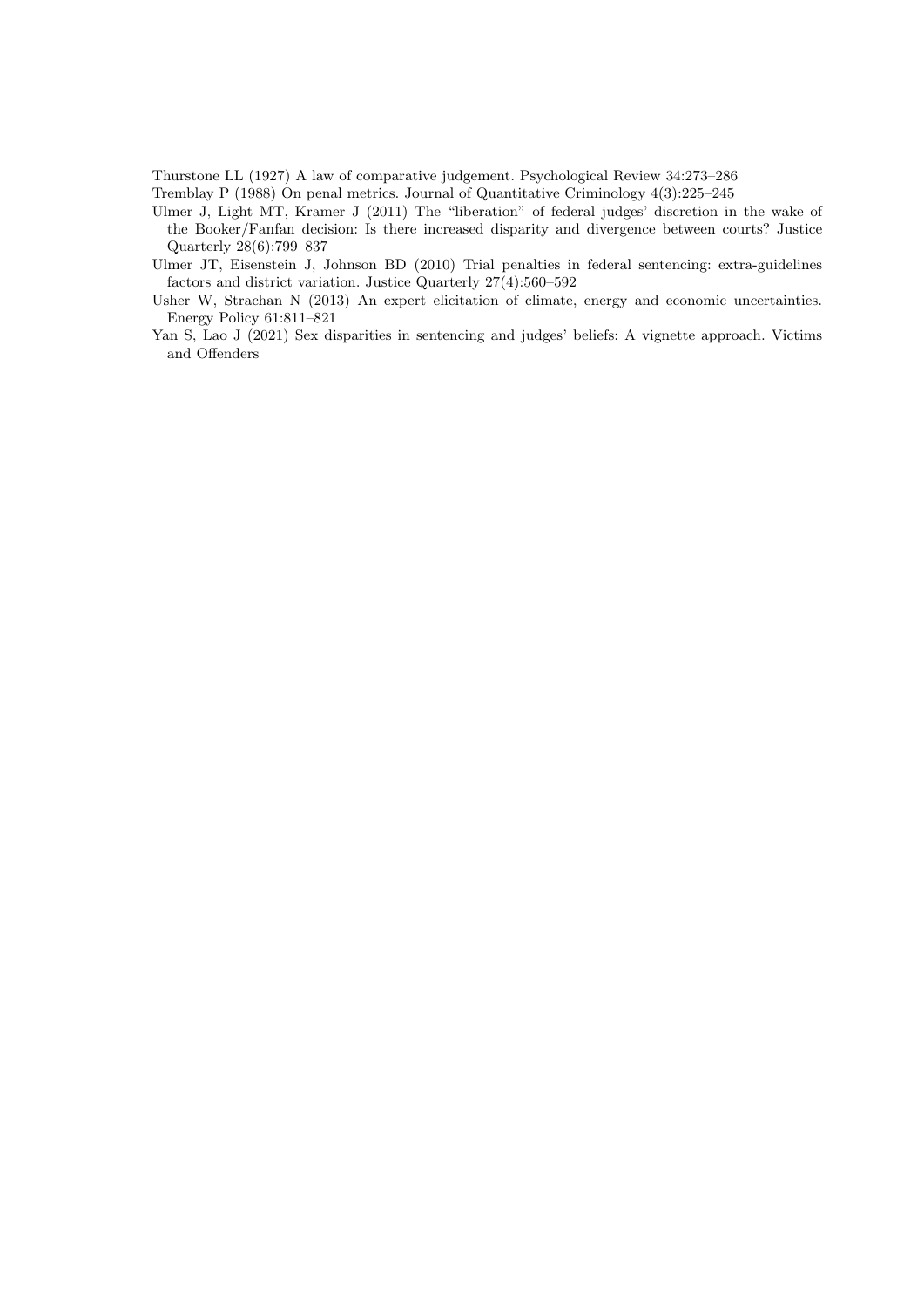<span id="page-17-0"></span>Technical Appendix: R Code

```
#################################
# Thurstone - Unequal Variances #
#################################
```

```
###### Enter number of outcomes under consideration
num outcomes = 18
```
###### Enter customised standard deviations latent\_sds = sqrt( $1/2$ ) \*  $c(0.01, 0.625, 0.375, 0.375, 0.375, 0.375, 0.375, 0.375, 0.375)$ 1, 1, 1.25, 1, 1.25, 1.25, 1.75, 0.25, 0.25, 0.25)

#### ###### Enter matrix of preferences elicited\_proportions = matrix(c(

```
0.5,0.999,0.999,0.999,0.999,0.999,0.999,0.999,0.999,0.999,0.999,0.999,0.999,0.999,0.999,0.999,0.999,0.999,
0.001,0.5,0.65,0.8,0.999,0.999,0.999,0.999,0.999,0.999,0.999,0.999,0.999,0.999,0.999,0.999,0.999,0.999,
0.001,0.35,0.5,0.999,0.999,0.999,0.999,0.999,0.999,0.999,0.999,0.999,0.999,0.999,0.999,0.999,0.999,0.999,
0.001,0.2,0.001,0.5,0.999,0.999,0.999,0.999,0.999,0.999,0.999,0.999,0.999,0.999,0.999,0.999,0.999,0.999,
0.001,0.001,0.001,0.001,0.5,0.999,0.999,0.999,0.65,0.999,0.999,0.999,0.999,0.999,0.999,0.999,0.999,0.999,
0.001,0.001,0.001,0.001,0.001,0.5,0.999,0.999,0.55,0.75,0.999,0.75,0.999,0.999,0.999,0.999,0.999,0.999,
0.001, 0.001, 0.001, 0.001, 0.001, 0.001, 0.001, 0.5, 0.999, 0.4, 0.6, 0.95, 0.7, 0.75, 0.999, 0.999, 0.999, 0.999, 0.999, \\0.001,0.001,0.001,0.001,0.001,0.001,0.001,0.5,0.2,0.5,0.9,0.6,0.65,0.8,0.999,0.999,0.999,0.999,
0.001,0.001,0.001,0.001,0.001,0.45,0.6,0.8,0.5,0.999,0.999,0.999,0.999,0.999,0.999,0.999,0.999,0.999,
0.001,0.001,0.001,0.001,0.001,0.25,0.4,0.5,0.001,0.5,0.999,0.55,0.999,0.999,0.999,0.999,0.999,0.999,
0.001,0.001,0.001,0.001,0.001,0.001,0.05,0.1,0.001,0.001,0.5,0.4,0.45,0.6,0.999,0.6,0.7,0.75,
0.001,0.001,0.001,0.001,0.001,0.25,0.3,0.4,0.001,0.45,0.6,0.5,0.999,0.999,0.999,0.999,0.999,0.999,
0.001, 0.001, 0.001, 0.001, 0.001, 0.001, 0.25, 0.35, 0.001, 0.001, 0.55, 0.001, 0.5, 0.95, 0.999, 0.999, 0.999, 0.999, 0.999,0.001,0.001,0.001,0.001,0.001,0.001,0.001,0.2,0.001,0.001,0.4,0.001,0.05,0.5,0.999,0.85,0.999,0.999,
0.001,0.001,0.001,0.001,0.001,0.001,0.001,0.001,0.001,0.001,0.001,0.001,0.001,0.001,0.5,0.3,0.35,0.4,
0.001,0.001,0.001,0.001,0.001,0.001,0.001,0.001,0.001,0.001,0.4,0.001,0.001,0.15,0.7,0.5,0.999,0.999,
0.001,0.001,0.001,0.001,0.001,0.001,0.001,0.001,0.001,0.001,0.3,0.001,0.001,0.001,0.65,0.001,0.5,0.999,
0.001,0.001,0.001,0.001,0.001,0.001,0.001,0.001,0.001,0.001,0.25,0.001,0.001,0.001,0.6,0.001,0.001,0.5),
num_outcomes, num_outcomes, byrow=TRUE)
```

```
###### Function for creating preference matrix from latent parameters
create_matrix = function(latent_means){
# Empty matrix to store
pref_probs = matrix(0, num_outcomes, num_outcomes)
# Calculate probability of one latent random variable being greater than another
for (i in 1:num_outcomes){
for (j in 1:num_outcomes){
pref_probs[i,j] = pnorm(0,
latent_means[i] - latent_means[j],
sd = sqrt(latent_sds[i]<sup>2</sup> + latent_sds[j]<sup>2</sup>))
}
}
# Return matrix
return(pref_probs)
}
###### Function for measuring distance between created matrix and elicited proportions
matrix distance = function(latent means){
# set first latent mean to be 0
latent means = c(0,latent means)
# return distance based on Frobenius norm
return(Matrix::norm(create_matrix(latent_means)-elicited_proportions, type = 'F'))
}
```
###### Find the latent means optim\_out <- optim(1:(num\_outcomes-1), # We are trying to find num\_outcomes - 1 because the first is fixed at 0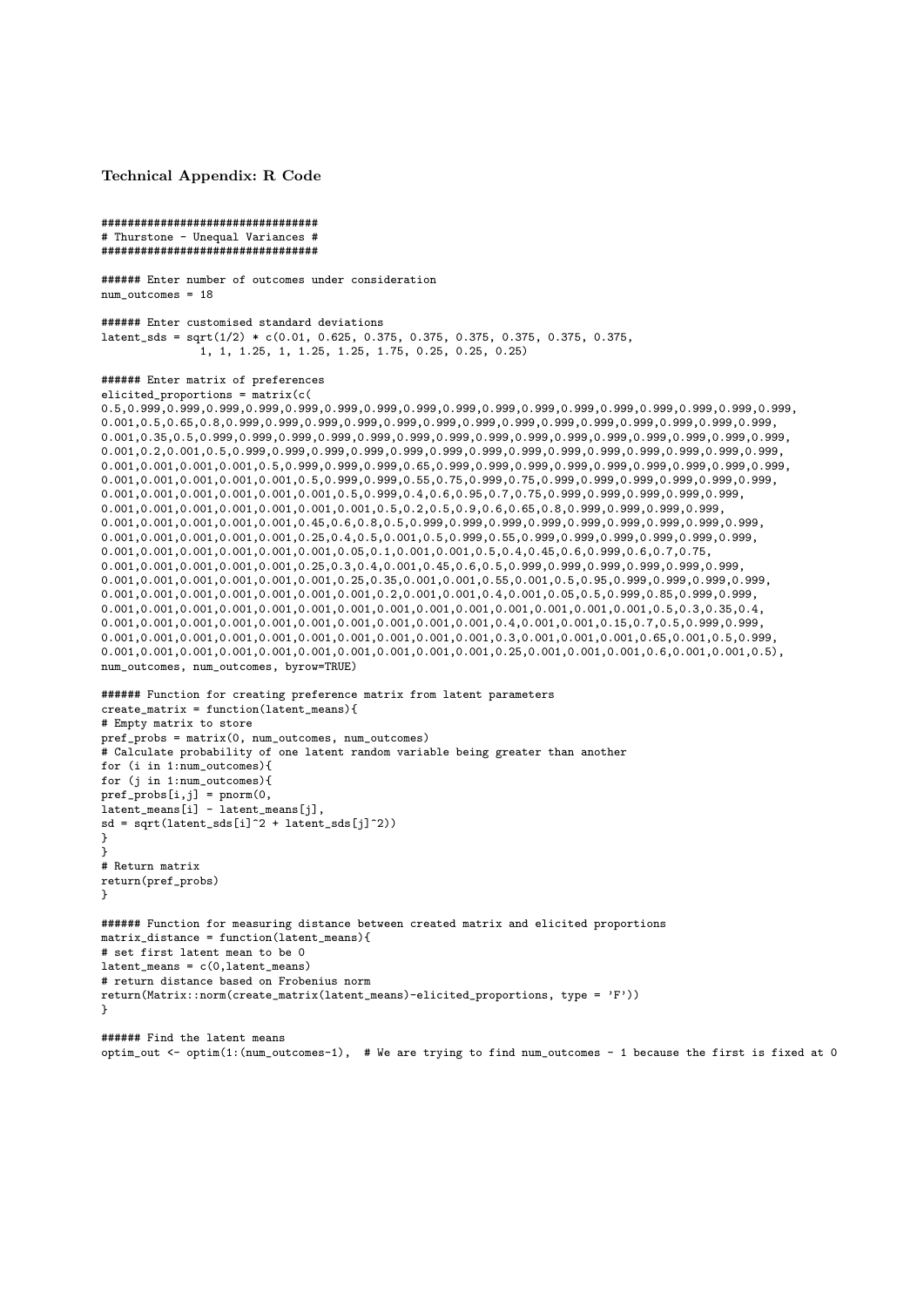matrix\_distance, method = 'L-BFGS-B', lower = 0, control = list()) # Has it converged? ifelse(optim\_out\$convergence == 0, TRUE, FALSE) # Found latent means c(0,optim\_out\$par) # Fitted preference matrix round(create\_matrix(c(0,optim\_out\$par)),3) # Original matrix elicited\_proportions

#### ##################### # Custodial scores # #####################

#Immediate custody month =  $c(1, 2, 3)$  $sev =$  optim\_out\$par $[15:17]$ #A linear function to estimate severity of immediate custody > 3 months linear imm =  $lm(sev ~ month)$ summary(linear\_imm) #We can now predict severity scores for different immediate custody sentences using the above function, i.e.: #severity = 12.54 + 0.43\*custody\_months #Predicted score for a 12 months immediate custody linear\_imm\$coefficients[1] + 12\*linear\_imm\$coefficients[2] #Predicted score for a 24 months immediate custody linear\_imm\$coefficients[1] + 24\*linear\_imm\$coefficients[2] #Predicted score for a 60 months immediate custody linear\_imm\$coefficients[1] + 60\*linear\_imm\$coefficients[2] #Predicted score for a 120 months immediate custody linear\_imm\$coefficients[1] + 120\*linear\_imm\$coefficients[2] #Predicted score for a 240 months immediate custody linear\_imm\$coefficients[1] + 240\*linear\_imm\$coefficients[2] #Suspended sentences month cust =  $c(1, 1, 6, 12)$ month\_susp =  $c(6, 12, 6, 24)$  $sev =$  optim\_out\$par[11:14] #A linear function to estimate severity of immediate custody > 3 months linear\_susp = lm(sev ~ month\_cust + month\_susp) summary(linear\_susp) #We can now predict severity socres for different suspended sentences using the above function, i.e.:

#severity = 10.73 + 0.20\*custody\_months + 0.04\*suspended\_months #3 months custody suspended for 12 months - predicted score linear\_susp\$coefficients[1] + 3\*linear\_susp\$coefficients[2] + 12\*linear\_susp\$coefficients[3] #9 months custody suspended for 12 months - predicted score linear\_susp\$coefficients[1] + 9\*linear\_susp\$coefficients[2] + 12\*linear\_susp\$coefficients[3] #9 months custody suspended for 24 months - predicted score linear\_susp\$coefficients[1] + 9\*linear\_susp\$coefficients[2] + 24\*linear\_susp\$coefficients[3]

#### ########################################### # Constraining the scale to a 0-100 range # ###########################################

#First we need to contemplate the maximum severity score possible #Here we have assumed that is a 20 years custodial sentence, which was estimated at 115.56 severity #Then we need to re-scale accordingly by multiplying severity scores by the following: 100/115.56 #So, a low community order with severity equal to 8.066 will be rescaled as: 4.86 \* 100/115.56

#A table with the severity scores for the main sentence outcomes considered could be presented as follows: